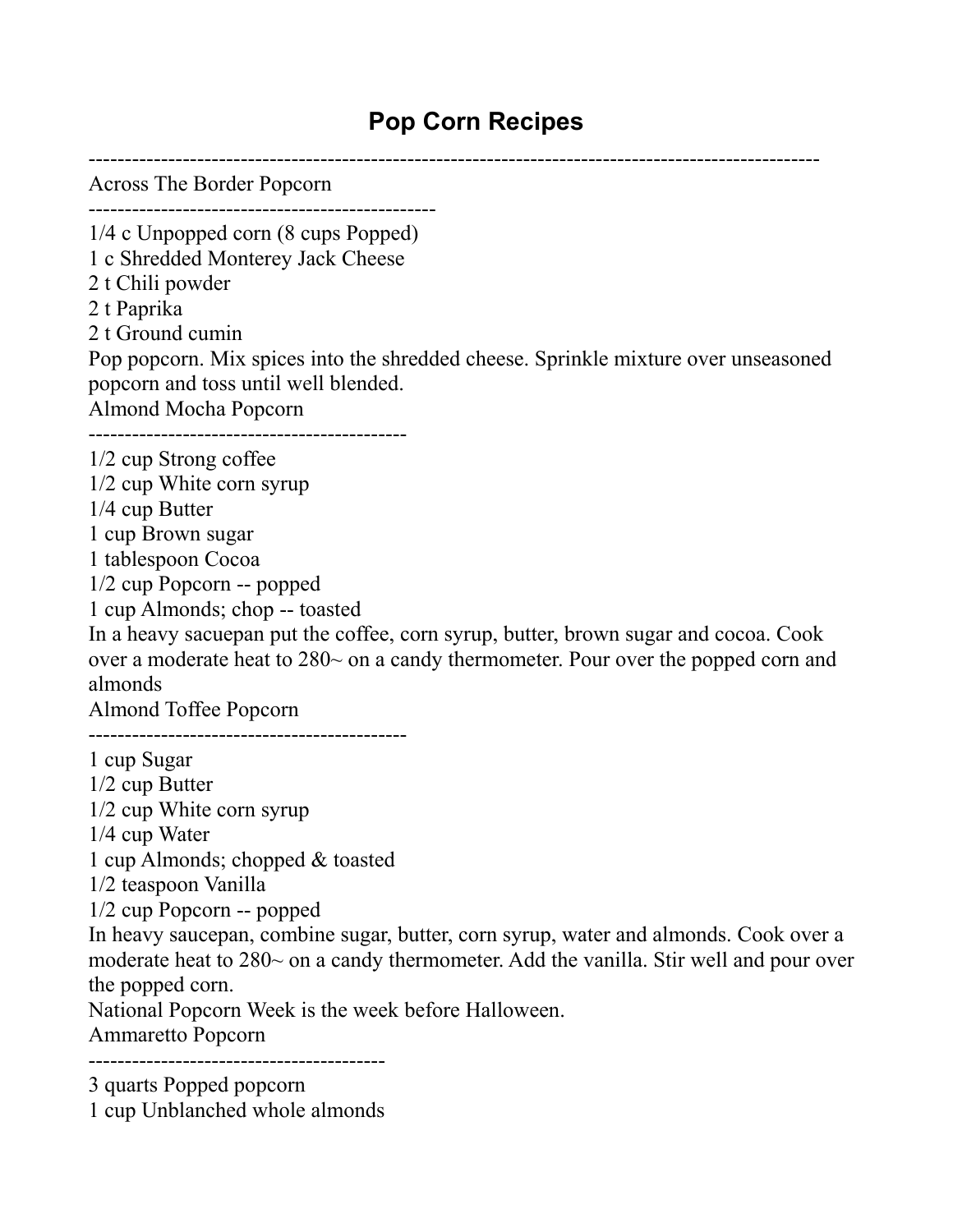1/2 cup Margarine or butter

1/2 cup Brown sugar -- packed

1/2 cup Amaretto

Heat oven to 250~. Arrange popcorn on 2 jelly roll pans; sprinkle almonds over popcorn. In small saucepan, melt margarine over low heat; stir in the brown sugar and amaretto. Bring to a boil, stirring occasionally. Boil 3 minutes. Remove from heat. Pour over popcorn; toss until thoroughly coated. Bake at 200~ for 1 hour; spread on foil or wax paper to cool. Store in loosely covered container.

Apricot Treat Popcorn

----------------------------------------

1/4 cup Butter

2 tablespoons apricot Jelly or jam

2 tablespoons Brown sugar

1/2 cup Popcorn -- popped

1/2 cup Coconut -- toasted

1/2 cup Almonds -- toasted

1 cup Dried apricots -- cut small

In a heavy saucepan, put the butter, jelly and brown sugar. Cook over moderate heat to 235~ on a candy thermometer. Pour over the popped corn, coconut, almonds and apricots.

Astronaut Popcorn

----------------------------------- 8 cups Popped popcorn -- \*

1/2 cup Sugar

1/2 cup Tang -- powdered orange drink

1/3 cup Light corn syrup

1/3 cup Water

1/4 cup Butter

1/2 teaspoon Orange extract

1 teaspoon Baking soda

\* 2 tbls of unpopped popcorn makes 4 cups (or 1 ounce) popped popcorn.

Place popcorn in a large buttered baking pan. In separate pan, combine sugar, drink mix, syrup, water and butter. Stir over medium heat until sugar is dissolved. Cook until mixture reaches 250~ on a candy thermometer, stirring frequently. Remove from heat and stir in orange extract and baking soda. Pour over popcorn, mixing well. Bake for 1 hour, stirring occasionally. Allow to cool completely.

Bacon Cheese Popcorn

------------------------------------------

4 quarts Popped popcorn

1/3 cup Butter -- melted

1/2 teaspoon Seasoned salt

1/2 teaspoon Hickory-smoked salt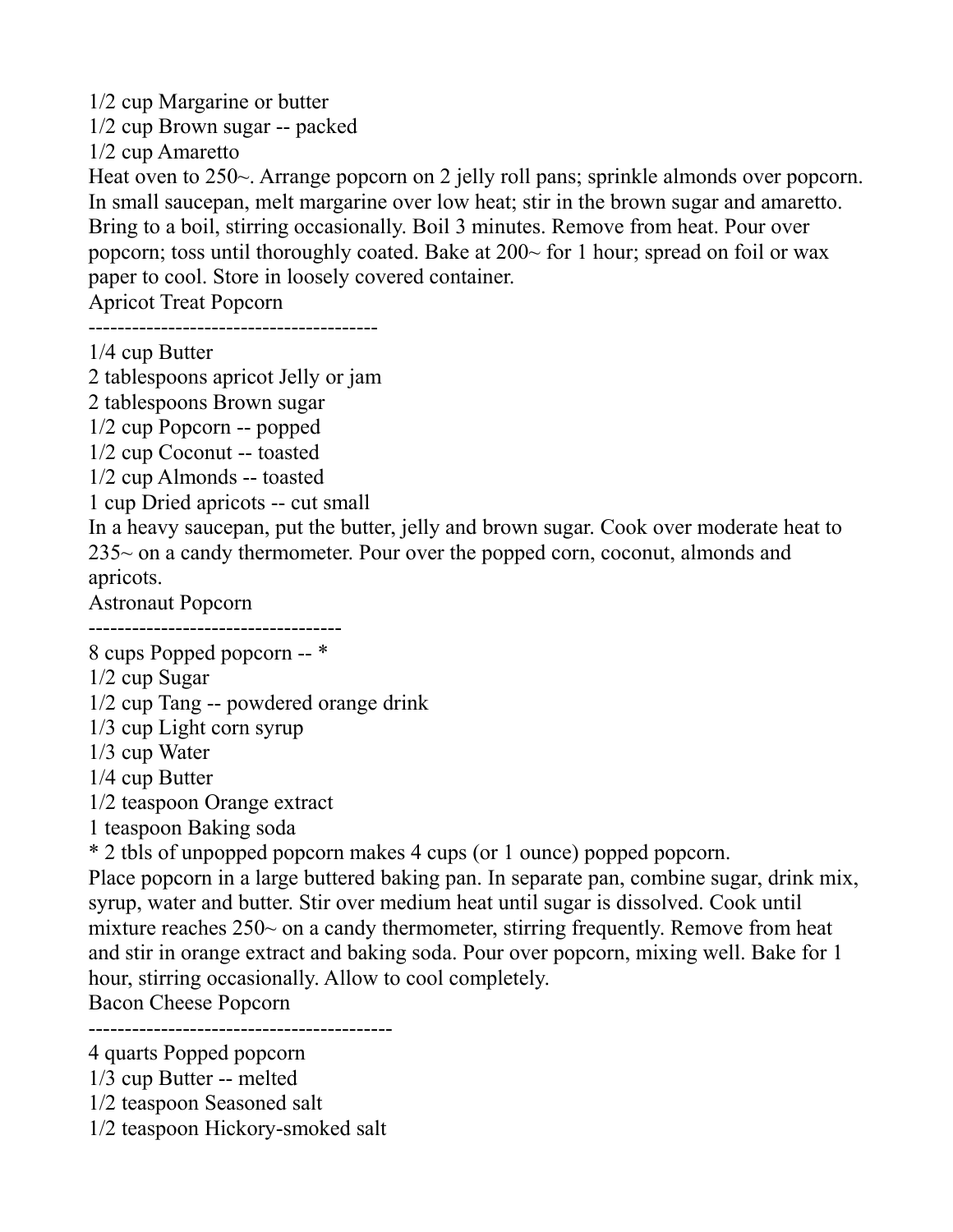1/2 cup American cheese -- grated 1/3 cup Bacon bits Pour freshly popped corn in large bowl. Combine margarine with hickory-smoked salt. Pour over popcorn; toss well to coat. Sprinkle with cheese and bacon bits. Toss again and serve while warm. Bayou Popcorn

3 tb Butter; or margarine 1/2 ts Garlic powder 1/2 ts Cayenne pepper 1/2 ts Paprika 1/2 ts Dried thyme 1/2 ts Salt 12 c Popped corn

------------------------------

In a heavy saucepan, melt butter over med. heat. Stir in remaining ingredients except popcorn. Cook for 1 min. Pour over popcorn, tossing to coat evenly. Serve at once.

### BBQ Popcorn

----------------------------

6 tablespoons Hot air-popped popcorn 1/3 cup Butter 3 tablespoons Chili sauce 1 teaspoon Onion powder 1 teaspoon Chili powder 1/2 teaspoon Salt 2 tablespoons Grated Parmesan cheese Place popcorn in large bowl. In small saucepan, melt margarine. Stir in chili sauce, onion and chili powder and salt. Pour chili mixture gradually over popcorn, tossing to mix well. Sprinkle with cheese and toss. Buffalo HotCorn --------------------------------- 2 1/2 qt.. popped corn 2 Cups corn chips -- slightly broken 1 Cup Dry-Roasted Peanuts 1/4 Cup butter 2 Tbsp. Louisiana-Style Hot Sauce 1 Tsp. celery seed 1/4 Tsp. salt In small bowl, place 2 cups popped corn; set aside. Combine remaining popcorn with

corn chips and peanuts. In small saucepan, melt butter with hot sauce, celery seed and salt; pour over popcorn/peanut mixture, tossing gently to coat. Spread on l5x10-inch baking sheet. Bake at 350'F for 10 minutes. Remove from baking sheet to large serving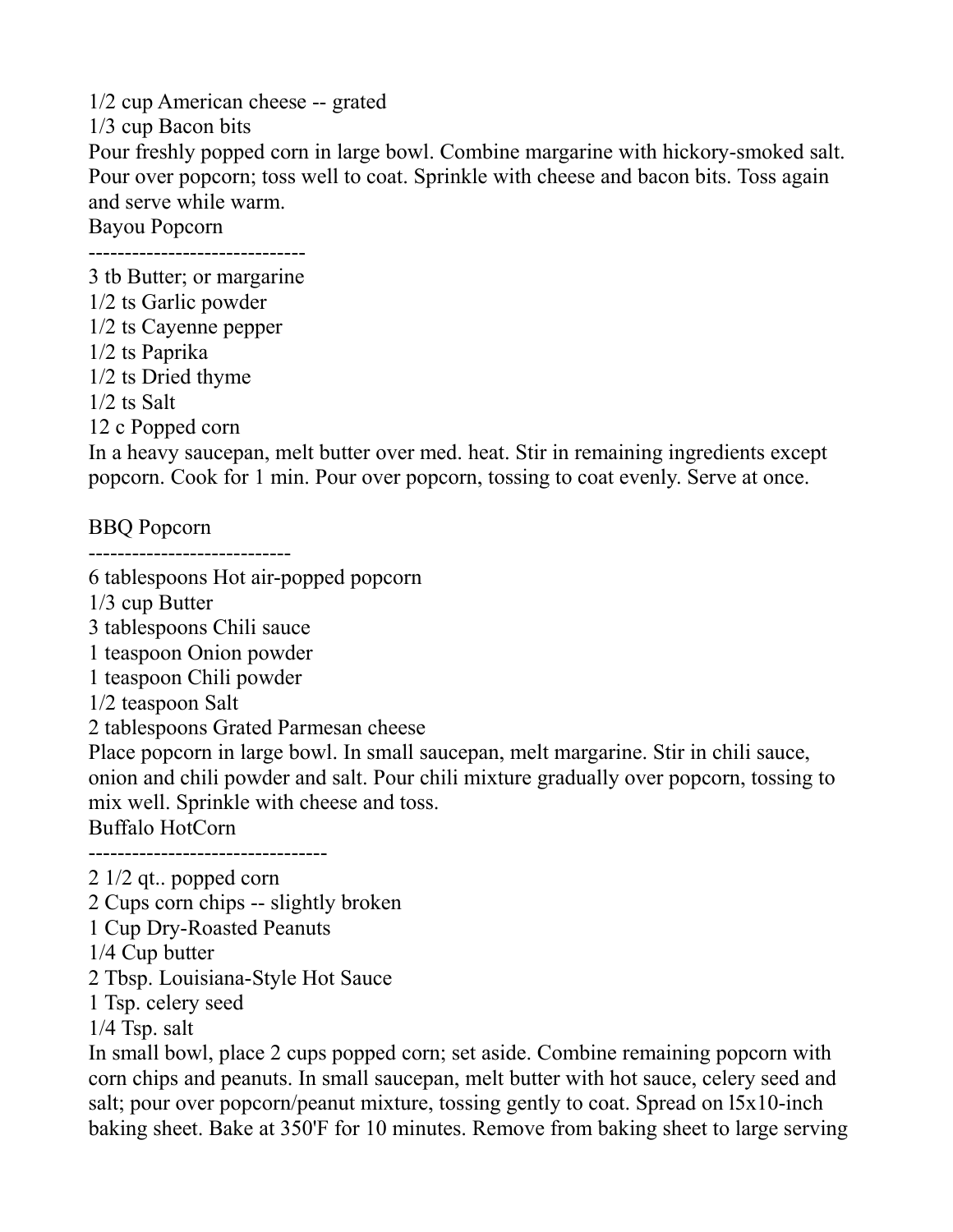bowl. Toss with remaining 2 cups popped corn. Serve immediately or store in airtight container.

Butter Pecan Popcorn

------------------------------------- 8 c Popped popcorn (about 1/3 to 1/2 cup unpopped) Nonstick spray coating 1/2 c Broken pecans 2 tb Butter 1/3 c Light corn syrup 1/4 c Instant butter pecan pudding Mix 1/4 ts Vanilla Discard unpoppped popcorn kernels. Spray a  $17x12x2$ -inch roasting pan with nonstick coating. Place the popped corn and pecans in the pan. Keep popcorn warm in a 300 degree oven for 16 minutes, stirring halfway t hrough baking. Remove the pan form the oven. Turn mixture onto a large piece of foil. Cool popcorn completely. When cool, break into large pieces. Store leftover popcorn, tightly covered, in a cool, dry place for up to 1 week. How do you keep popcorn from blowing away? With a popper-weight (paperweight - ha! ha!) Butterscotch Brownies A-Poppin ------------------------------------------------------- 1 cup dark-brown sugar, firmly packed Ľ cup vegetable oil 1 egg 1 teaspoon vanilla ľ cup finely ground, popped popcorn 1 teaspoon baking powder ˝ teaspoon salt Preheat oven to 350? F (177? C). Butter an 8-inch-square baking pan. In a large bowl,

stir together brown sugar, oil and egg until smooth. Mix in nuts and vanilla. Mix together ground popcorn, baking powder and salt. Add to the oil mixture, stirring well. Spread evenly in the buttered pan. Bake for 20 minutes or until browned. Cut into squares while warm. Makes 16 brownies.

Butterscotch Popcorn Crunch

---------------------------------------------

1/2 cup Unpopped popcorn 1 cup Light brown sugar packed 1/2 cup Light corn syrup 1/2 cup Butter 1/4 cup Butterscotch chips 1 teaspoon Vanilla extract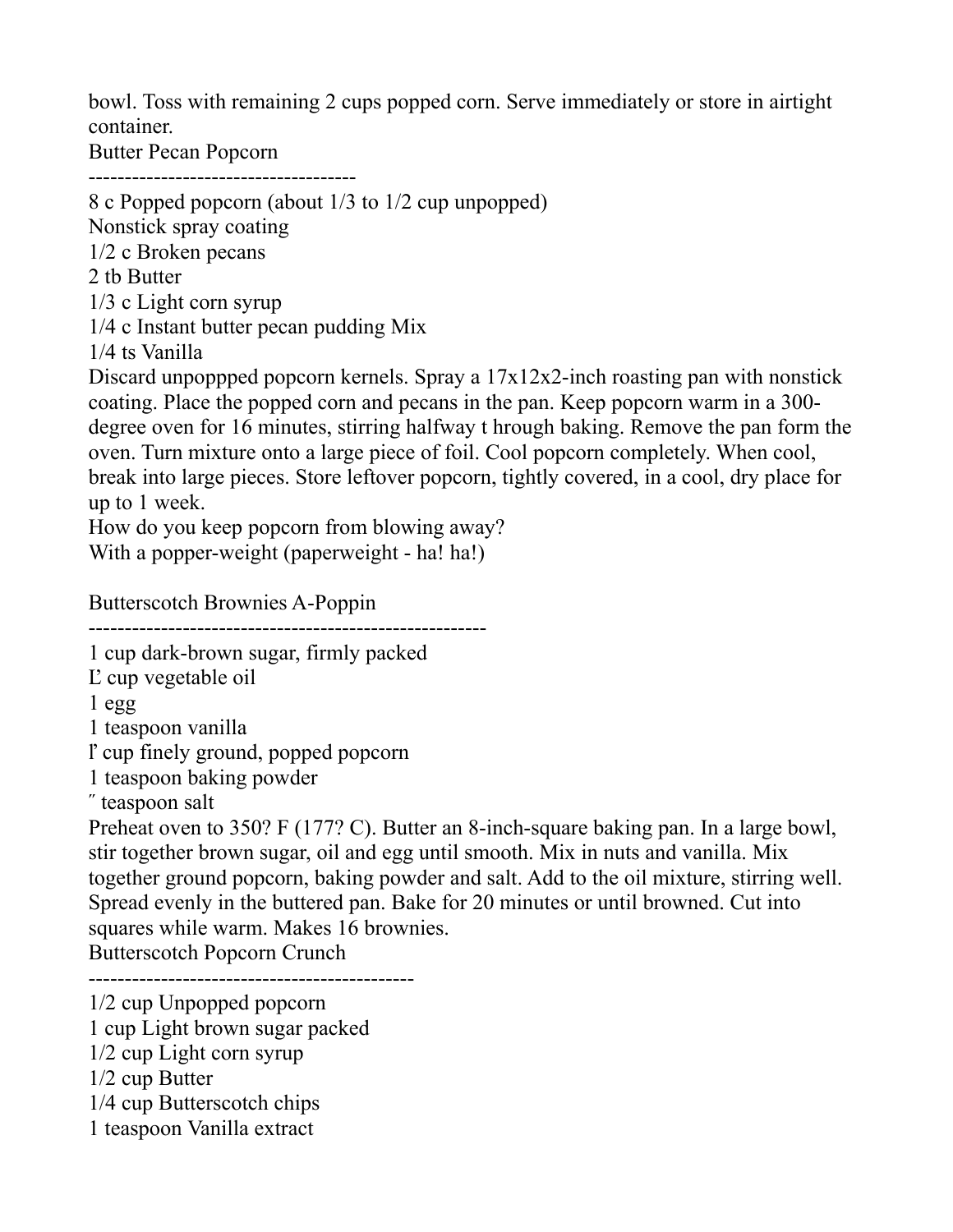1/2 teaspoon Baking soda

1/4 teaspoon Salt

2 cups Walnuts toasted

Heat oven to 250. Grease 14x10" roasting pan. Pop the popcorn. Put nuts and popcorn in a very large bowl. Bring brown sugar, corn syrup and butter to boil, stirring until sugar is dissolved. Reduce heat and cook for 5 minutes. Remove from heat; stir in butterscotch chips, vanilla, baking soda and salt until blended and smooth. Working quickly and using two wooden spoons pour syrup over popcorn and nuts, stir to coat thoroughly. Pour mixture into pan; bake 45 minutes, stirring occasionally. Remove from oven, cool mixture in pan about 15 minutes. Turn mixture out of pan onto foil to cool completely. Break popcorn into smaller pieces; store in airtight containers in cool dry place up to 2 weeks. Makes about 4 quarts.

Cajun Popcorn ------------------------------

1/2 c Butter, melted 2 ts Paprika 2 ts Lemon pepper seasoning 1 t Salt 1 t Garlic powder 1 t Onion powder 1/4 ts Ground red pepper 20 c Popped popcorn Preheat oven to 300. In a small bowl, combine margarine, paprika, lemon pepper, salt, garlic powder, onion powder, and red pepper. Place popcorn in a large baking pan; pour butter mixture over popcorn and stir until well coated. Bake 15 minutes, stirring every 5 minutes. Remove from oven; cool completely. Store in airtight container. Popped corn takes up to 37 times as much room as unpopped corn

Candy Apple Popcorn Balls

------------------------------------------

2 tablespoons Butter 2 tablespoons Sugar 2 tablespoons Brown sugar 1/4 cup Molasses 1/4 cup White corn syrup 1/4 teaspoon Cinnamon 1/8 teaspoon Ginger ds Cloves 1/2 c Popcorn; popped 1 c Walnuts; chop, toasted 1 c Dried apples; cut small In a heavy sacuepan, put the butter, sugar, brown sugar, molasses, corn syrup, cinnamon,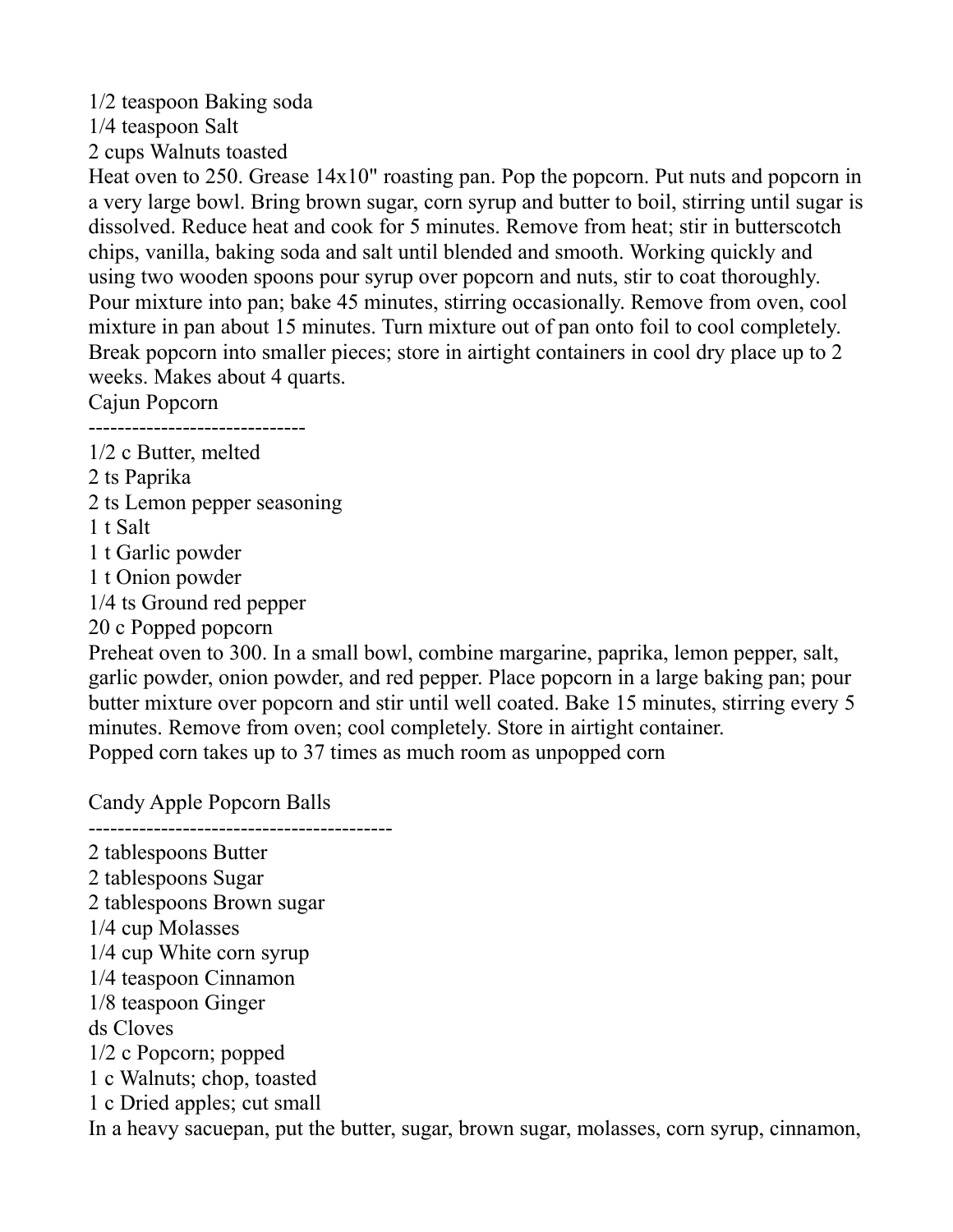ginger and cloves. Cook over moderate heat to 280~ on a candy thermometer. Pour over the popped corn, walnuts and apples. Shape into balls. Caramel Popcorn ------------------------------

2 c Brown sugar 1/2 c Dark corn syrup 1 c Butter 1 ts Vanilla extract 1 pn Cream of tartar Salt to taste 1/2 ts Baking soda 8 qt Popcorn; popped

Combine sugar, syrup and butter in saucepan. Bring to boil and cook 5 minutes. Remove from heat and add vanilla, cream of tartar, salt and baking soda. Stir until it turns lighter in color and increases in volume. Pour the mixture over the popcorn and toss to mix. Place in a roasting pan. Bake at 200 degrees for 1 hour stirring 2 or 3 times. Pour on waxed paper and separate to cool. Makes 8 quarts.

Cheddar Popcorn

-----------------------------------

2/3 c Unpopped popcorn 1/3 c Butter 1 c Finely grated cheddar cheese salt & pepper to taste Pop the popcorn. Melt the butter. Grind some pepper into the butter. Stir. Layer the cheese into the popcorn. Pour the butter mixture on top, and salt. Cherry Popcorn ----------------------------

2 ˝ quarter air-popped popcorn

Butter flavored spray

1 package cherry flavored gelatin

Put popcorn into a very large bowl and spray lightly with butter flavored oil. Sprinkle with gelatin. Put in 350 degree oven for five minutes. Gelatin will dissolve slightly and stick to the popcorn.

Chicken Popcorn

--------------------------------- 2-1/2 tablespoons butter 1 cube chicken bouillon 2 qts. Popped popcorn Salt to taste Melt butter over low heat. Dissolve bouillon cube in melting butter. Drizzle over popcorn. Add salt to taste. Makes 2 quarts. Chili Popcorn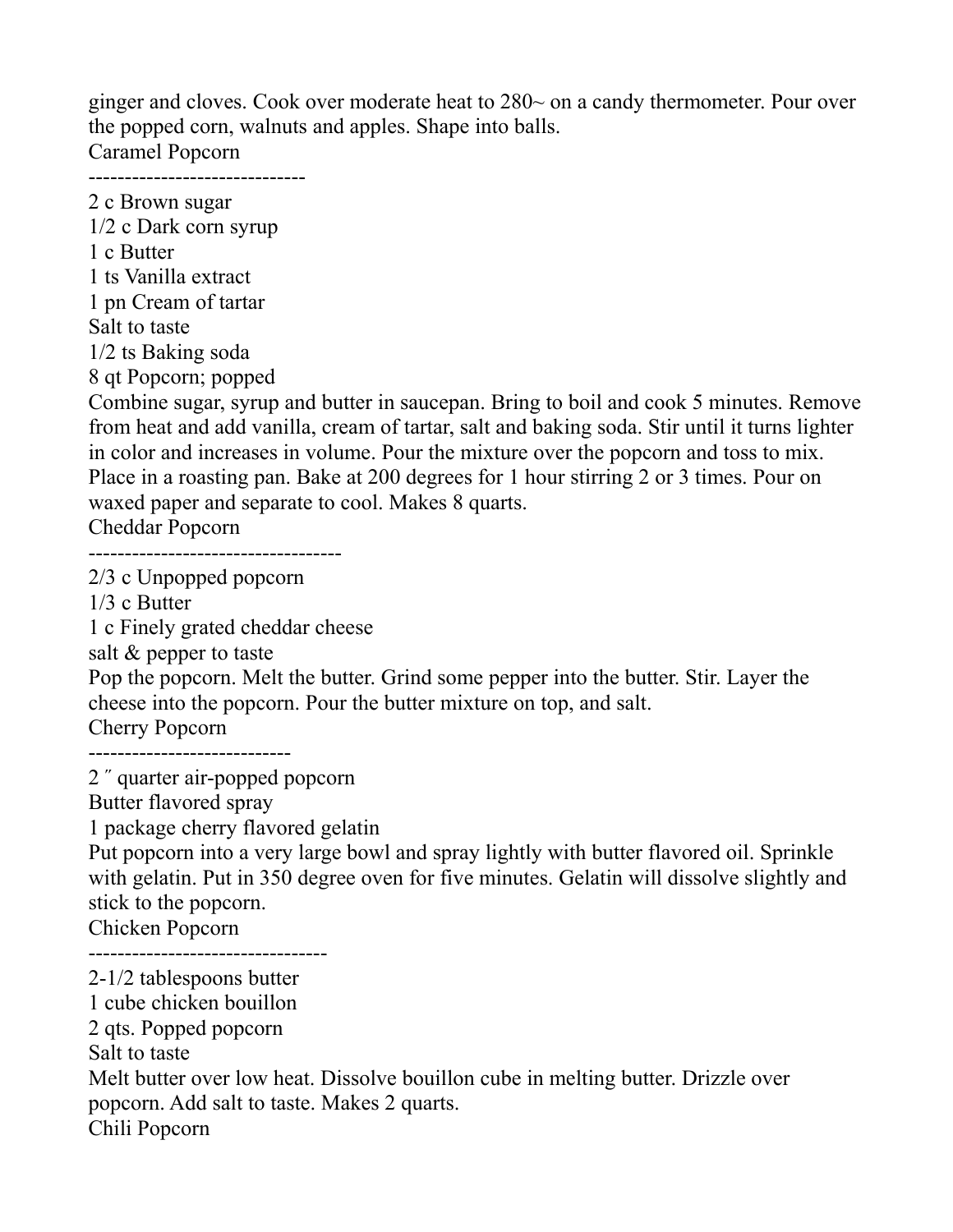1 teaspoon Salt 1 teaspoon Chili powder 1/2 teaspoon Garlic powder 1 teaspoon Ground cumin 1 tablespoon Dried onion flakes Cayenne pepper to taste 1/2 cup Popcorn -- popped Butter to taste Combine the salt, chili powder, garlic powder, cumin, onion flakes and cayenne and mix well. Use one or two teaspoons per  $1/2$  cup corn, popped with butter. What has ears but can't hear? A stalk of (popping) corn.

Chinese Popcorn Delight

---------------------------

--------------------------------------------------

2 1/2 quarts popped popcorn

1 cup Chow Mein noodles, optional

1/2 cup peanuts

1/3 cup peanut oil

2 tablespoons soy sauce

1 teaspoon five-spice powder

1/2 teaspoon garlic powder

1/2 teaspoon sesame salt or salt

1/2 teaspoon ground ginger

1/4 teaspoon cayenne pepper

1/8 teaspoon sugar

Keep popcorn, noodles and peanuts warm. Combine remaining ingredients and mix thoroughly. Slowly pour over popcorn mixture, tossing to blend. Pour into a large roasting pan. Heat in a 300-degree Fahrenheit oven for 5-10 minutes, stirring once. Chocolate Cream Popcorn

-------------------------------------------

2 qt Popped Corn

1 c Sugar

1/2 c Water

1/3 c Cornsyrup

1/4 ts Salt

3 tb Margarine

1/3 c Chocolate pieces

1 t Vanilla extract

Lightly grease large bowl; in it, place popped corn. In saucepan, mix sugar, water, corn syrup and salt. Cook over moderate heat to 240 degrees F on candy- thermometer. Add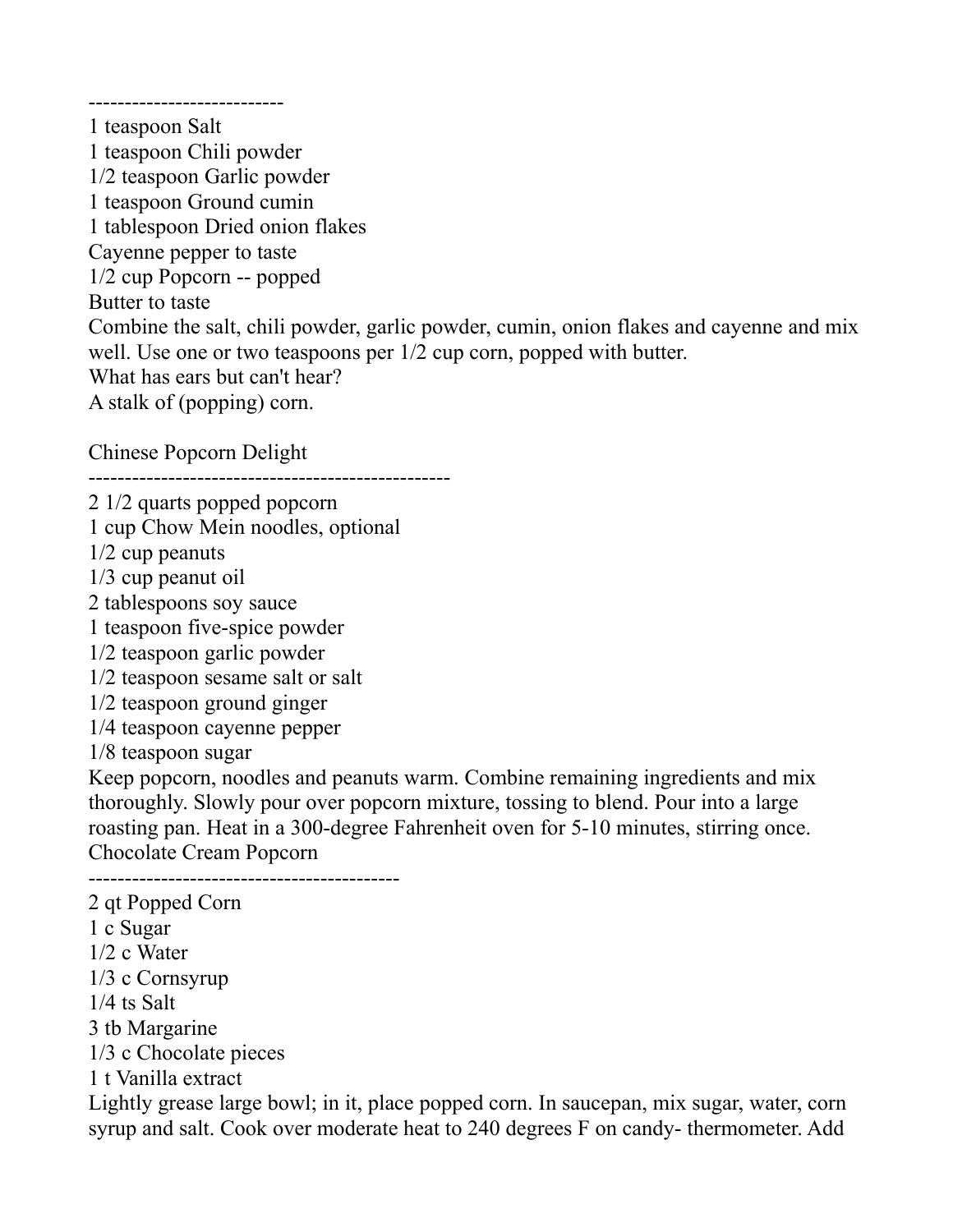marggarine; when it is melted; add chocolate. Stir in vanilla. Slowly pour hot syrup over popped corn, stirring constantly with two forks. Continue stirring until corn is coated and syrup loses its gloss. When mixture is cool; store in tightly covered containers. Chocolate Glazed Popcorn Squares

1 pk Microwave popcorn -- popped 2 tb Butter 10 1/2 oz Mini marshmallows 1/4 c Chocolate ready-to-spread - frosting 1/2 c Salted peanuts Chocolate Glaze: 1/3 c Chocolate ready-to-spread - frosting Grease 9x13" pan. Remove and discard unpopped kernels from popcorn. Place butter in 4-qt microwavable bowl. Microwave, uncovered, on HIGH, for about 30 seconds, or until melted. Stir in marshmallows and frosting until marshmallows are coated.

--------------------------------------------------------

Microwave, uncoverd, 2-3 minutes, stirring every minutes, just until mixture is smooth. Fold in peanuts and popcorn until coated. Press mixture into pan. Spread with chocolate glaze; cool. Cut into bars. CHOCOLATE GLAZE: Place ready to spread frosting in small microwavable bowl. Microwave, on HIGH, about 30 seconds or until just melted. Chocolate Popcorn

-------------------------------------

12 cups popcorn 1 cup unsalted peanuts

1 cup sugar

2/3 cup corn syrup

2 tablespoons butter

6 ounces semisweet chocolate

1 teaspoon vanilla extract

Preheat oven to 250 degrees. Spray a large, shallow roasting pan with vegetable spray. Mix popcorn and peanuts in roasting pan. In a heavy 2 quart saucepan, cook corn syrup, sugar and margarine over medium heat, until the mixture boils, stirring constantly. Stir in chocolate and continue to cook for 5 minutes or until the chocolate is completely melted and the mixture has thickened. Remove from heat and stir in vanilla. Pour over popcorn and peanuts; stir to coat well. Bake for 1 hour, stirring occasionally. Pour onto foil and let cool. Store in tightly covered containers.

Cinnamon Apple Popcorn

---------------------------------------- 2 cups Chopped dried apples

10 cups Popped popcorn

2 cups Pecan halves

4 tablespoons Butter -- melted

1 teaspoon Cinnamon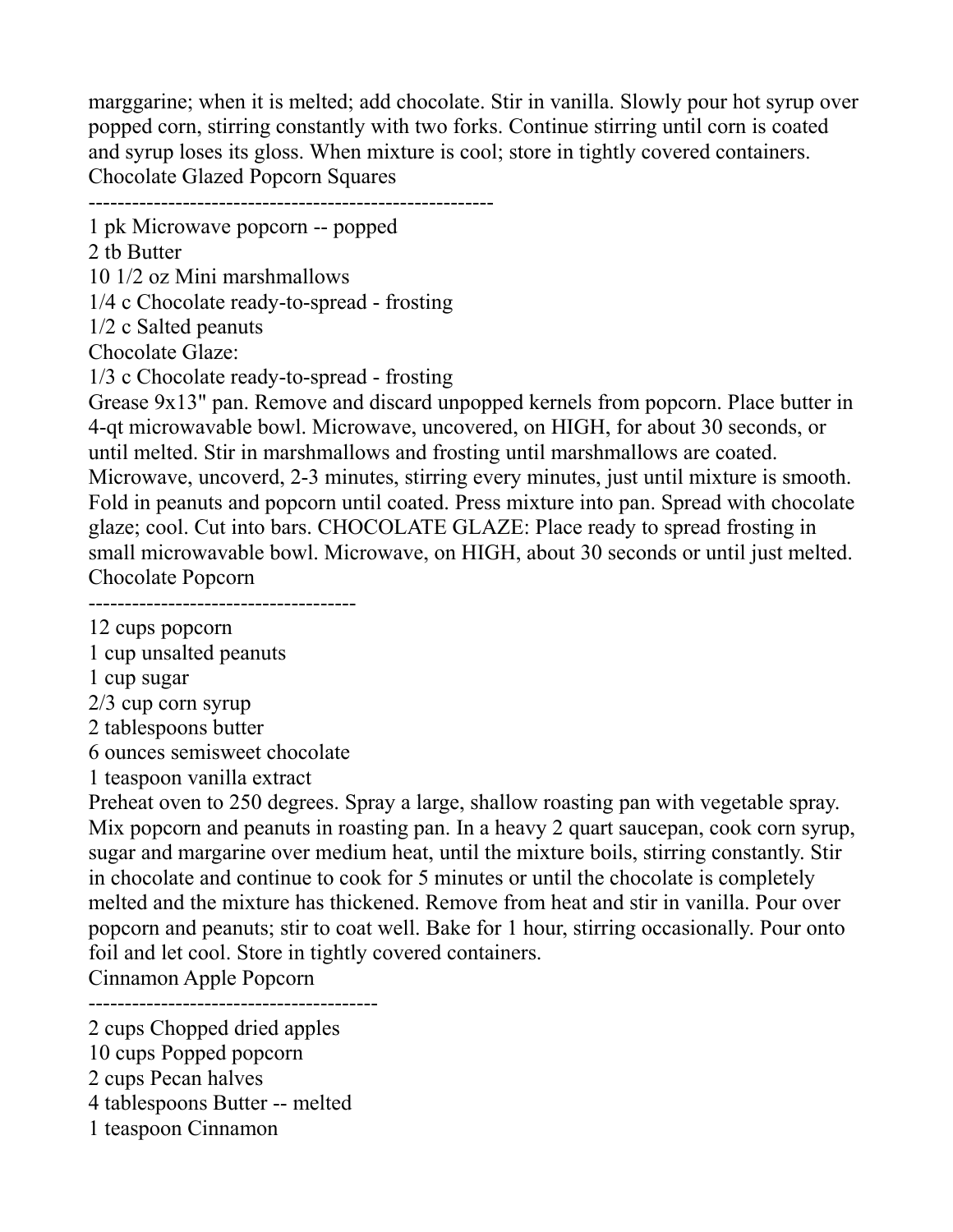1/4 teaspoon Nutmeg

2 tablespoons Brown sugar

1/4 teaspoon Vanilla extract

Preheat oven to 250 degrees. Place apples in a large shallow baking pan. Bake 20 minutes. Remove pan from oven and stir in popcorn and nuts. In a small bowl combine remaining ingredients. Drizzle butter mixture over popcorn mixture, stirring well. Bake for 30 min, stirring every 10 min. Pour onto waxed paper to cool. Store in airtight container. Makes 14 cups mix.

CocoaPop Fudge

-------------------------------

2 c Sugar

2 Squares unsweetened chocolate

1/4 c Sweetened condensed milk

3/4 c Water

1 1/2 c Popped corn, chopped

1 tb Butter

1 t Vanilla

1/8 ts Salt

Melt chocolate in saucepan. Add sugar, milk, water, butter, and salt. Boil to soft ball stage (234 - 238 F). Remove from fire. Add flavoring and popped corn. Cool to room temperature. Stir until creamy. Pour into well-buttered, shallow pan. Cut in squares. Coconut Pecan Popcorn

---------------------------------------

16 cups Popped popcorn

1 package Coconut-pecan frosting mix

1/2 cup butter

1/4 cup Light corn syrup

1/3 cup Water

1/2 teaspoon Salt

1/2 teaspoon Baking soda

Heat oven to 200~. Divide popcorn between 2 ungreased rectangular pans. Heat frosting mix (dry), margarine, corn syrup, water and salt, stirring occasionally, until bubbly around edges. Continue cooking over medium heat 5 minutes, stirring occasionally. Remove from heat. Stir in baking soda until foamy. Pour over popcorn. Stir until well coated. Bake 1 hour, stirring every 15 minutes. Store in airtight container. Makes 16 cups.

Coconut Popcorn Pie

------------------------------------

2 quarts popped popcorn, unsalted

1 can (4 ounce) flaked coconut, toasted

1 cup sugar

1 cup light corn syrup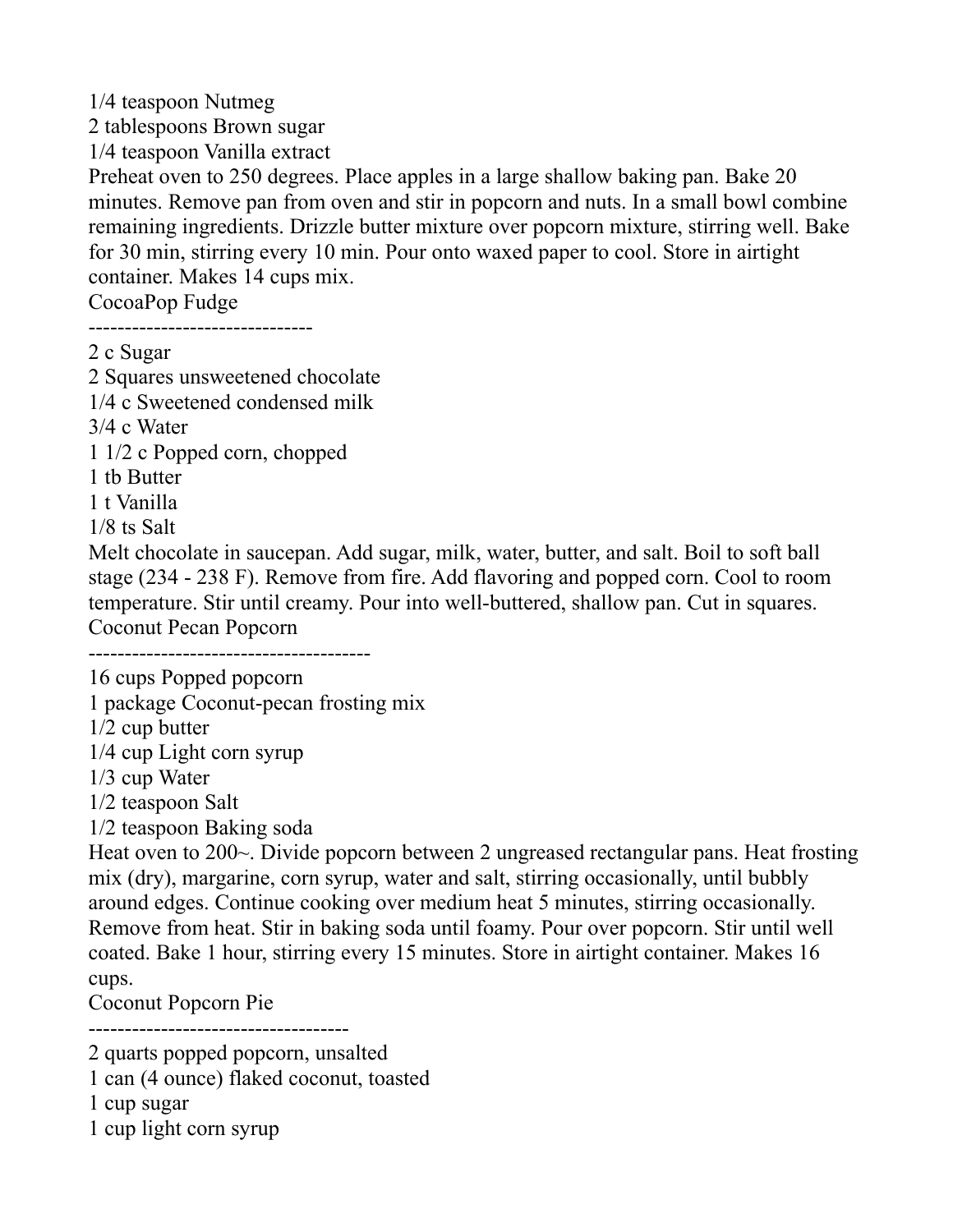1/2 cup butter 1/4 cup water 2 teaspoons salt 1 teaspoon vanilla 1 quart vanilla, spumoni or butter pecan ice cream Sweetened fresh or defrosted frozen fruit or chocolate sauce, if desired 1 12-inch pizza pan. Mix popcorn and coconut in a large buttered bowl. Combine sugar, syrup, butter or margarine, water and salt in saucepan. Bring to boil over low heat, stirring until sugar dissolves. Continue cooking until syrup reaches the hard crack stage (290-295 degrees Fahrenheit). Stir in vanilla. Pour syrup in fine stream over popcorn mixture; stir until particles are evenly coated with syrup. Turn half of popcorn mixture onto buttered 12 inch pizza pan; spread in thin layer covering bottom of pan. Mark off into wedge-shaped servings. Repeat using remaining popcorn mixture; cool. Cover one layer with ice cream; top with second popcorn layer. Store in freezer. To serve, cut in wedges. Serve plain or with desired fruit or sauce.

**Cracklies** 

----------------------

1 c Molasses

1 c Sugar

3 qt Popped corn

1/2 ts Salt

1 tb Butter Melt butter.

Add sugar, salt, and molasses. boil to the hard crack stage (285 - 290 F). Pour over corn, stir while pouring. Spread in thin layer to cool. Break in pieces.

Cranberry Popcorn Balls

--------------------------------------------

2 cups sugar

1 10-ounce package (1 cup) frozen cranberry-orange relish

1/2 cup cranberry juice

1/2 cup light corn syrup

1 teaspoon vinegar

1/2 teaspoon salt

5 quarts unsalted popped popcorn

Combine all ingredients, except popcorn, in a heavy saucepan. Bring to a boil; lower heat and cook to 250 degrees Fahrenheit on a candy thermometer. Mixture will bubble up in pan, so watch to keep from boiling over. Pour slowly onto hot popcorn and mix until well-coated. Let stand 5 minutes or until mixture can easily be formed into balls. Butter hands and form into 3-inch balls.

Curry Parmesan Popcorn

-------------------------------------

1/2 c butter, melted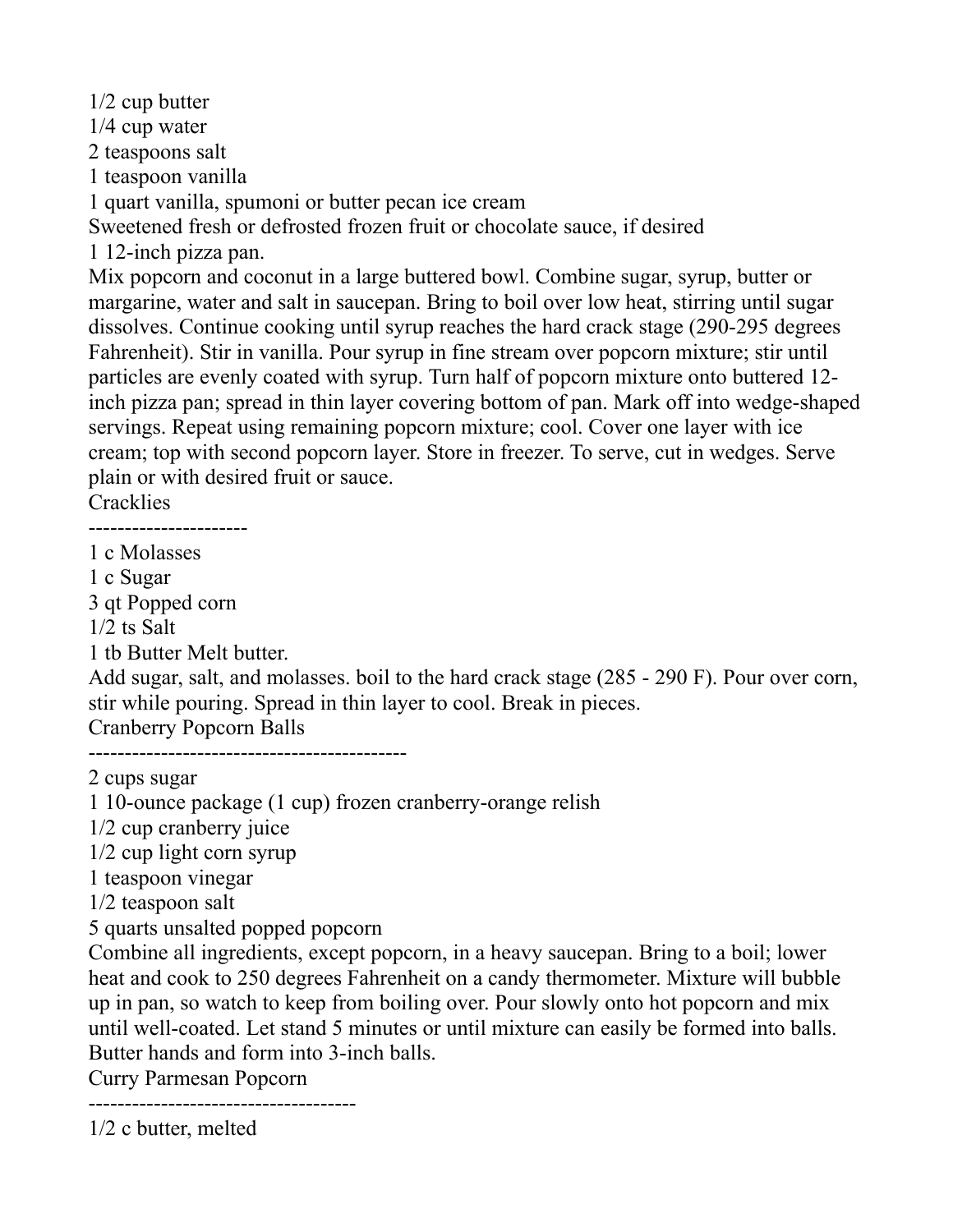1/3 c Grated Parmesan cheese 1/2 ts Salt 1/4 ts Curry powder 12 c Popcorn (Already Popped) Mix margarine, cheese, salt and curry powder. Pour over Popcorn; toss. Drunken Popcorn Balls --------------------------------------------

2 qt Popped popcorn 1/2 cup dry whiskey sour mix (2 packets of individual drink mix) 1/2 cup sugar 1/4 tsp salt 1/4 cup light corn syrup 1/2 cup water 1/2 tsp vinegar Preheat oven to 250. Place popcorn in a large 4 inch deep buttered baking pan. Keep warm in over. Combine other ingredients in a large saucepan. Cook until mixture reaches 250 on a candy thermometer. Remove popcorn from oven. Pour syrup mixture over popcorn. Mix well and shape!! French Fried Popcorn

---------------------------------------

4 pt Salad oil

1 pk Popcorn

1 ts Salt

Preheat oil and using a long handled tablespoon lower corn into hot oil, fry until kernels pop and rise to top. Remove and put on paper toweling to drain. Sprinkle with salt. Fruited Popcorn Bake

------------------------------------------

7 cups Cooked Popcorn 1 cup Pecans pieces 3/4 cup Candied red cherries cut up 3/4 cup Brown sugar packed 6 tablespoons Butter 3 tablespoons Light corn syrup 1/4 teaspoon Baking soda 1/4 teaspoon Vanilla Remove all unpopped kernals from popcorn. In a 17x12x12 " baking pan, combine popcorn, pecans and cherries. In a 1 quart saucepan combine brown sugar, butter and corn syrup. Cook and stir over medium heat until butter melts and mixture comes to a boil. Cook over low heat 5 minutes more. Remove from heat. Stir in baking soda and vanilla. Pour mixture over popcorn; gently stir to ccoat popcorn mixture. Bake in  $300<$ oven for 15 minutes;stir. Bake 5-10 minutes more. Remove popcorn to large bowl, cool Fruity Popcorn Cookies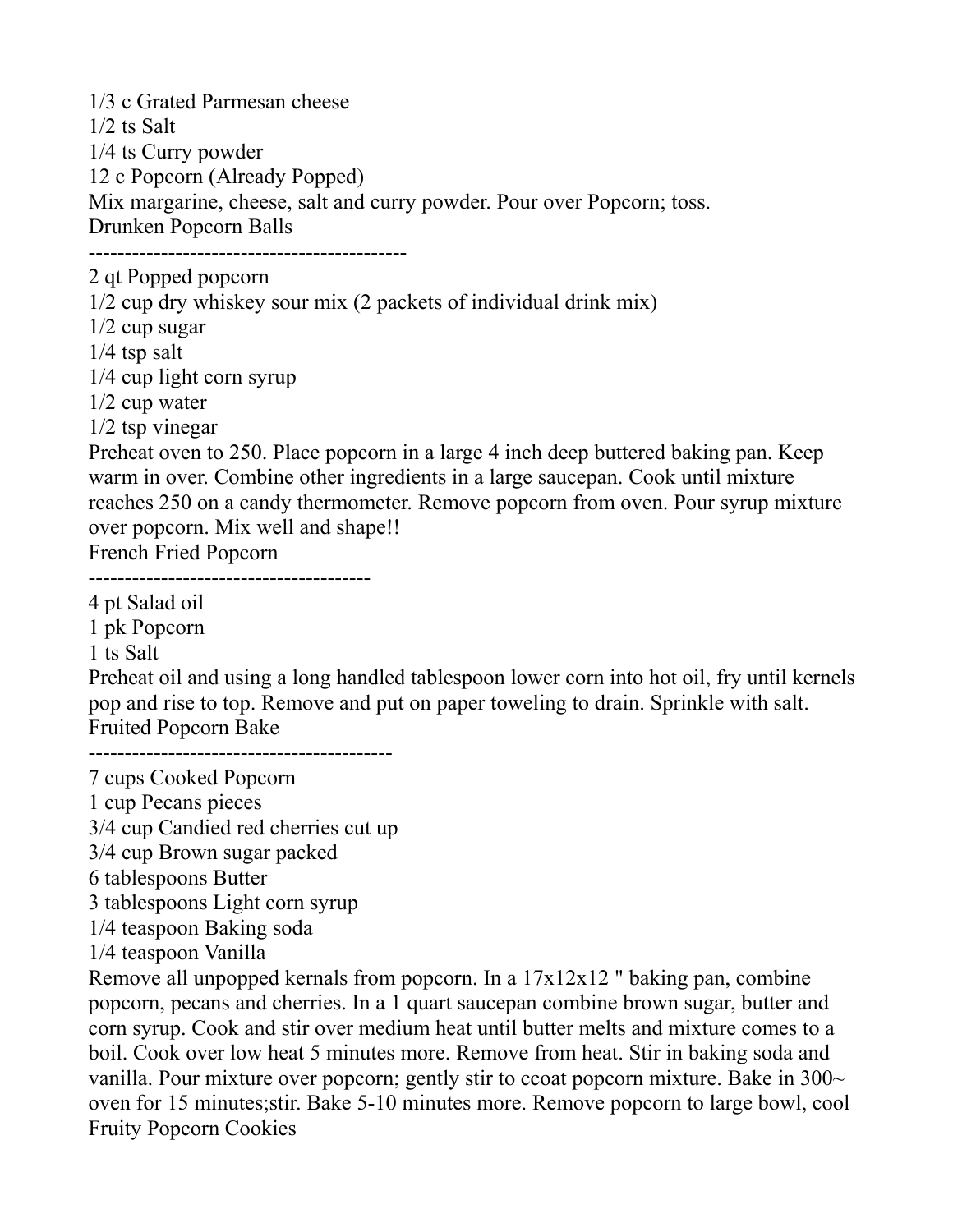--------------------------------------

1 c Finely ground popped corn

1 c Sugar

1 c Finely cut dried fruit, any -kind

1/2 c Melted shortening

1/4 c Sweetened condensed milk

1/4 c Water

1 Egg, well beaten

1 c Flour

1 c Corn-meal

1 ts Salt

1 1/2 ts Nutmeg

4 ts Baking powder

Sift flour, measure, and sift with baking powder, nutmeg, salt, and corn-meal. Combine shortening sugar. Add egg. Add milk and water. Mix thoroughly. Add flour mixture, popped corn, and dried fruit. Mix thoroughly. Turn onto lightly floured board. Roll in sheet 1/3 inch thick. Cut with floured cutter. Place on slightly oiled baking sheet. Bake in hot oven (425 F) 10-12 minutes.

Garlic Cheddar Popcorn Balls

-------------------------------------------------------

50 Cloves fresh garlic

2 ts Salt

4 c Shredded Cheddar cheese

5 qt Popped corn

Peel garlic and mince with salt to prevent sticking and to absorb garlic juices. Toss garlic with cheese. In large glass or plastic bowl, make alternate layers of popped corn and garlic-cheese mixture, coating popcorn as evenly as possible, especially at edge of bowl. Place in microwave oven and cook 1 minute. Shake bowl gently; turn 180 degrees and cook 1 more minute. Do not overcook. Immediately turn out onto cookie sheet, and quickly shape into plum-size balls. Set balls on sheets of waxed paper. Makes 4 dozen popcorn balls.

Golden Popcorn Squares

2 c Sugar  $1/2$  c Syrup -- light 1 c Water -- hot 1/4 ts Salt Boil to soft ball stage. Add 1 t. vanilla, 1 t. lemon juice. Pour over 5 qts of popcorn, heated with 1 c. peanuts or 1 c. Walnut meats. Cover with hot syrup. Mix and spread. The cut into squares. Granola Crunch Popcorn

----------------------------------------------

-------------------------------------------------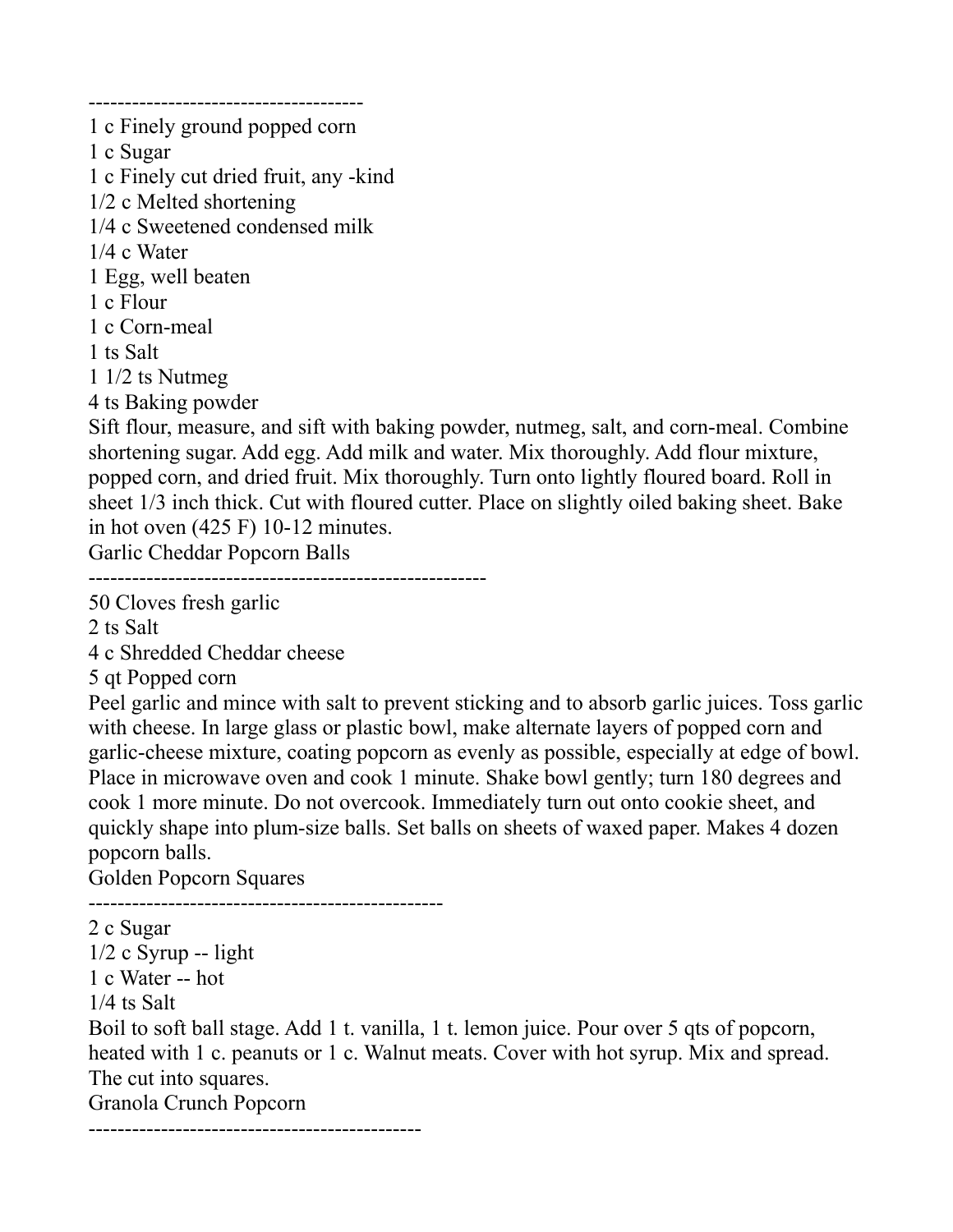1/4 cup Butter 3 tablespoons Honey 3 tablespoons Brown sugar 1/2 cup Popcorn -- popped 1 cup Nuts -- toasted 1 cup Rolled oats 1 cup Coconut -- toasted 1 cup Raisins In a heavy saucepan, put the butter, honey and brown sugar. Cook over a moderate heat untl melted. Pour over the popped corn, nuts, oats, coconut and raisins. Bake at 300~ for 30 Minutes. Granola Popcorn Bars --------------------------------------------- 2 qt Popped popcorn 1 c Honey 2 c Oats 1 c Raisins 1/2c Chopped dates 1 c Chopped dry roasted peanuts Heat honey in saucepan until it thins out and pours easily. Put popcorn, oats, raisins and nuts in a large bowl and mix until blended. Pour honey over mixture and stir with wooden spoon. Press into greased 9x13" pan, cover with plastic wrap and chill for several hours. Press mixture firmly before cutting into bars. Serves 12.

Harvest / Fall Popcorn

1/3 cup melted butter 1 tsp dried dill weed 1 tsp lemon pepper marinade 11/2 tsp Worcestershire sauce 1/2 tsp onion powder 1/2 tsp garlic powder 1/2 tsp salt 2 quarts popped popcorn 2 cups shoestring potatoes / in a can 1 cup mixed nuts if desired………

Combine first 7 ingredients and mix well. Add remaining ingredients. Toss/Shake until well mixed. Spread onto a cookie sheet. Bake in preheated 350 oven for 6-10 minutes or until lightly brown, stirring once. Enjoy!!!

Hawaiian Popcorn Mix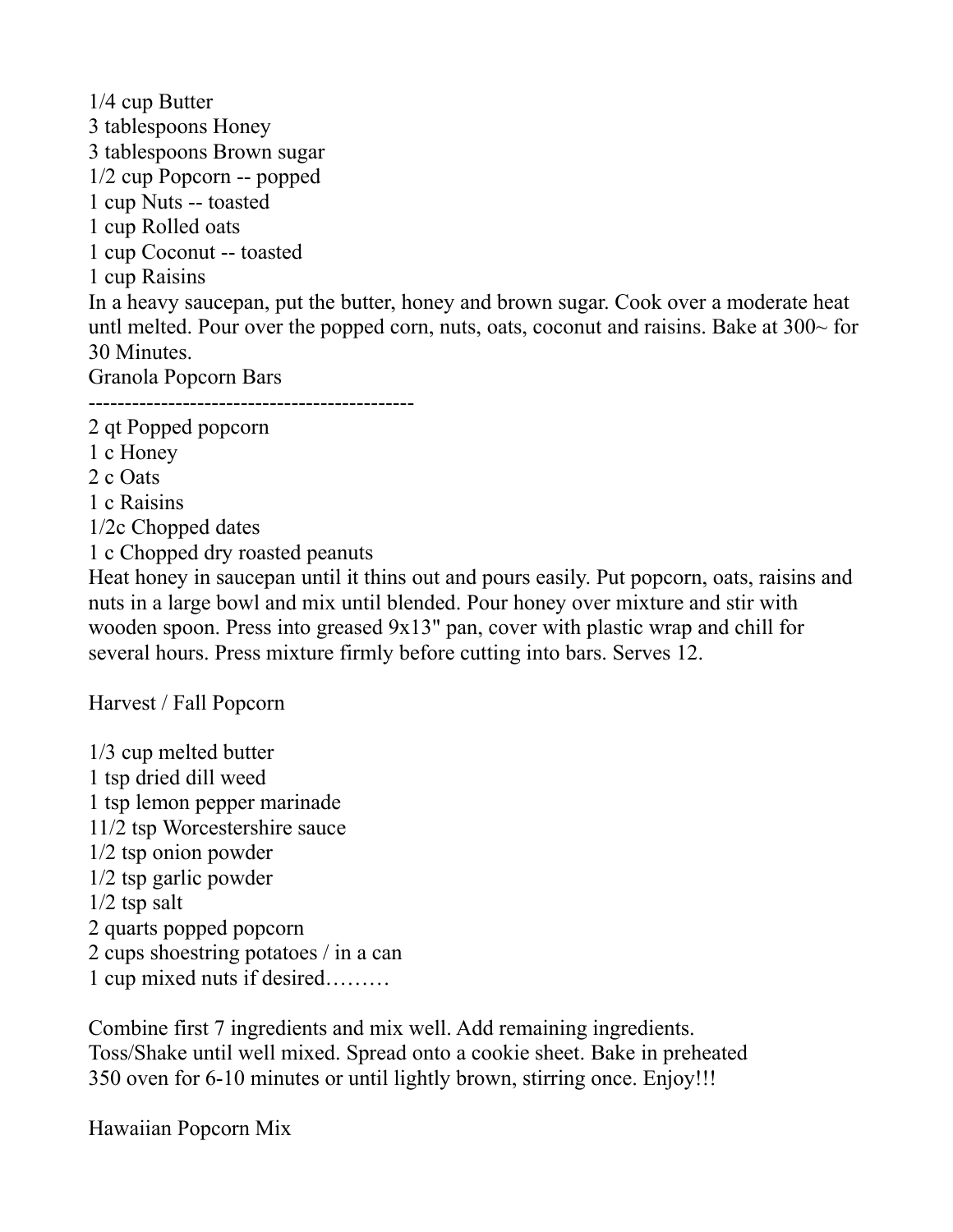----------------------------------------

3 cups Honey graham cereal

1 cup Salted peanuts

1 cup Raisins

1 cup Dried banana chips

2 tablespoons Margarine or butter

2 tablespoons Honey

1/2 teaspoon Cinnamon

1/4 teaspoon Salt

4 cups Popped popcorn

1 cup Flaked coconut

Heat oven to 300~. Mix cereal, peanuts, raisins and banana chips in jelly-roll pan. Heat margarine and honey in saucepan over low heat until margarine melts. Stir in cinnamon and salt. Pour over cereal mix. Toss until evenly coated. Bake 10 minutes, stirring once. Stir in popocrn and coconut. Sprinkle with additional salt if desired. Store in airtight container. Makes 10 cups.

Heavenly Hash Popcorn

-----------------------------------------

1/4 cup Butter

1 cup Chocolate chips

1 cup Pecans -- toasted

6 cups Popcorn -- popped

4 cups Miniature marshmallows

In a heavy saucepan, put the butter, chocolate and pecans. Cook over a moderate heat until melted, stirring frequently to prevent burning. Pour over the popped corn and marshmallows. Stir well. Spread on a buttered cookie sheet and refrigerate to cool. For variations, you may wish to substitute butterscocth morsels or use bitter chocolate. White chocolate pieces in place of chips make a pretty white candy which can be colored and molded into shaped cake pans. Yogurt candy coating can also be used for a more piquant flavor.

Holiday Popcorn Balls

-------------------------------------------- 1/2 pt Karo syrup

1 1/2 pt Brown sugar

2 th Butter

1 t Vinegar

1/2 ts Baking soda

6 qt Popcorn -- about

Heat mixture until it harders when dropped in water. Move to back of stove, add baking soda dissolved in 1 T. water, and pout over frech popcorn. Will make about 3 dozen balls.

Honey Pecan Popcorn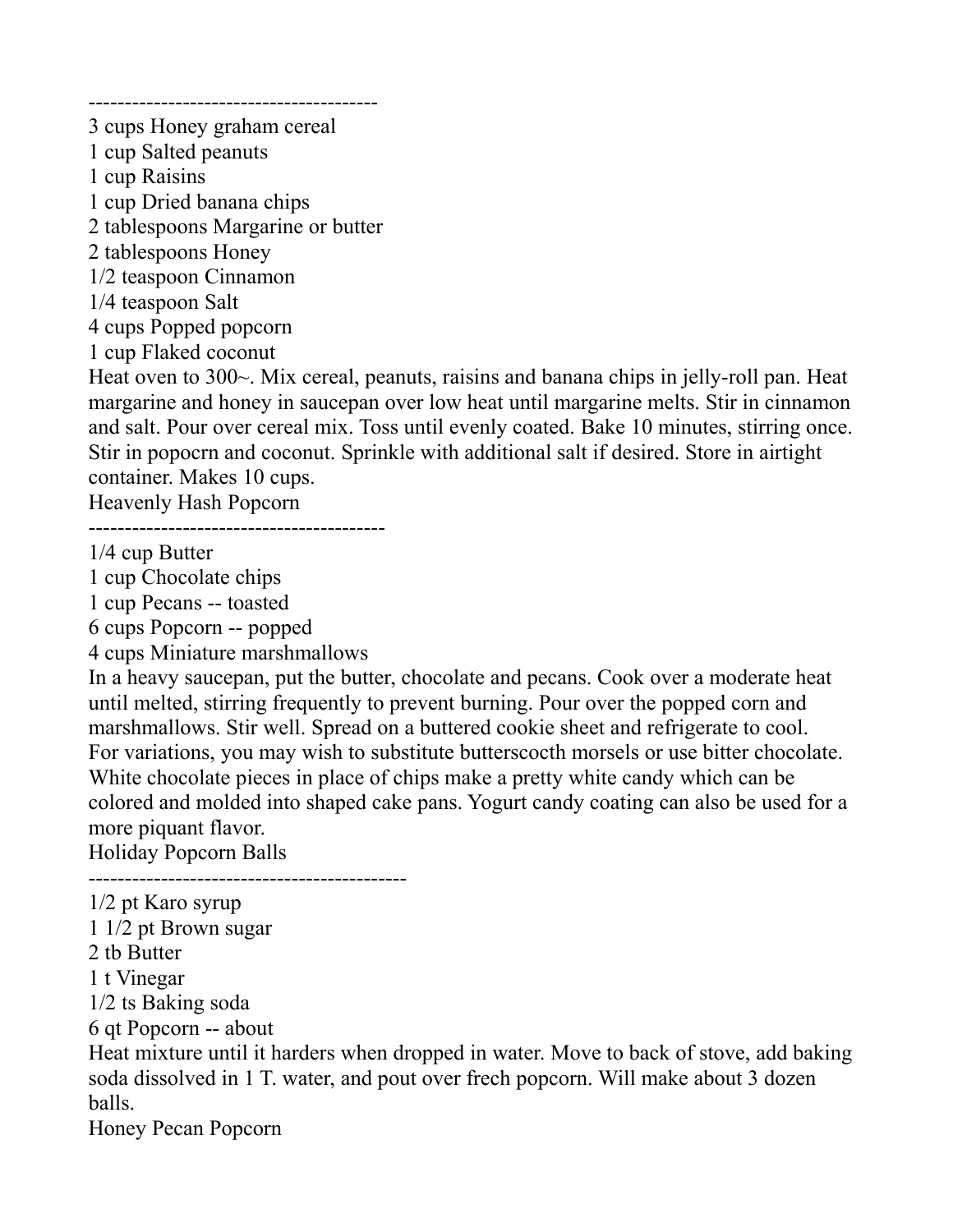------------------------------------------- 3 qts. popped popcorn (no kernels) 2 cups pecan halves 1/2 cup honey 1/2 cup butter or margarine 1 tsp vanilla Preheat oven to 350 degrees F. Combine popcorn and nuts in large heat-proof bowl; set aside. Combine butter, honey and vanilla in small saucepan. Cook over medium heat until butter melts. Pour honey mixture over popcorn mixture. Stir until combined. Divide mixture and place on 2 baking sheets. Bake 15 minutes, stirring every 5 minutes, until light golden brown. Hot Mustard Popcorn --------------------------------------- 2 quarts popcorn popped in 1/4 cup oil 1 teaspoon mustard (dry) 1/2 teaspoon thyme 1/4 teaspoon ground black pepper Keep popcorn warm. Mix seasonings together. Add to popped popcorn and mix thoroughly. Ice Cream Popcornwiches ------------------------------------------------- 2 1/2 quarts popped popcorn 1 1/2 cup light brown sugar 3/4 cup dark corn syrup 1/2 cup butter 1 tablespoon vinegar 1/2 teaspoon salt 1 6-ounce package chocolate pieces 1/2 cup chopped walnuts 2 pints brick-style vanilla ice cream. Keep popcorn warm. In a three-quart saucepan, combine brown sugar, corn syrup, butter, vinegar and salt. Cook and stir until sugar dissolves. Continue to cook until hard ball stage (250 degrees Fahrenheit on candy thermometer). Pour syrup over popped popcorn; stir to coat. Add chocolate pieces and nuts; stir just to mix. Pour into two 13 x 9 x 2 inch pans, spreading and packing firmly. Cool. In each pan, cut 12 rectangles. Cut each pint of ice cream into 6 slices. Sandwich ice cream between two popcorn rectangles. Jamaican Popcorn -----------------------------------

3 tb Butter

1 tb Ground cumin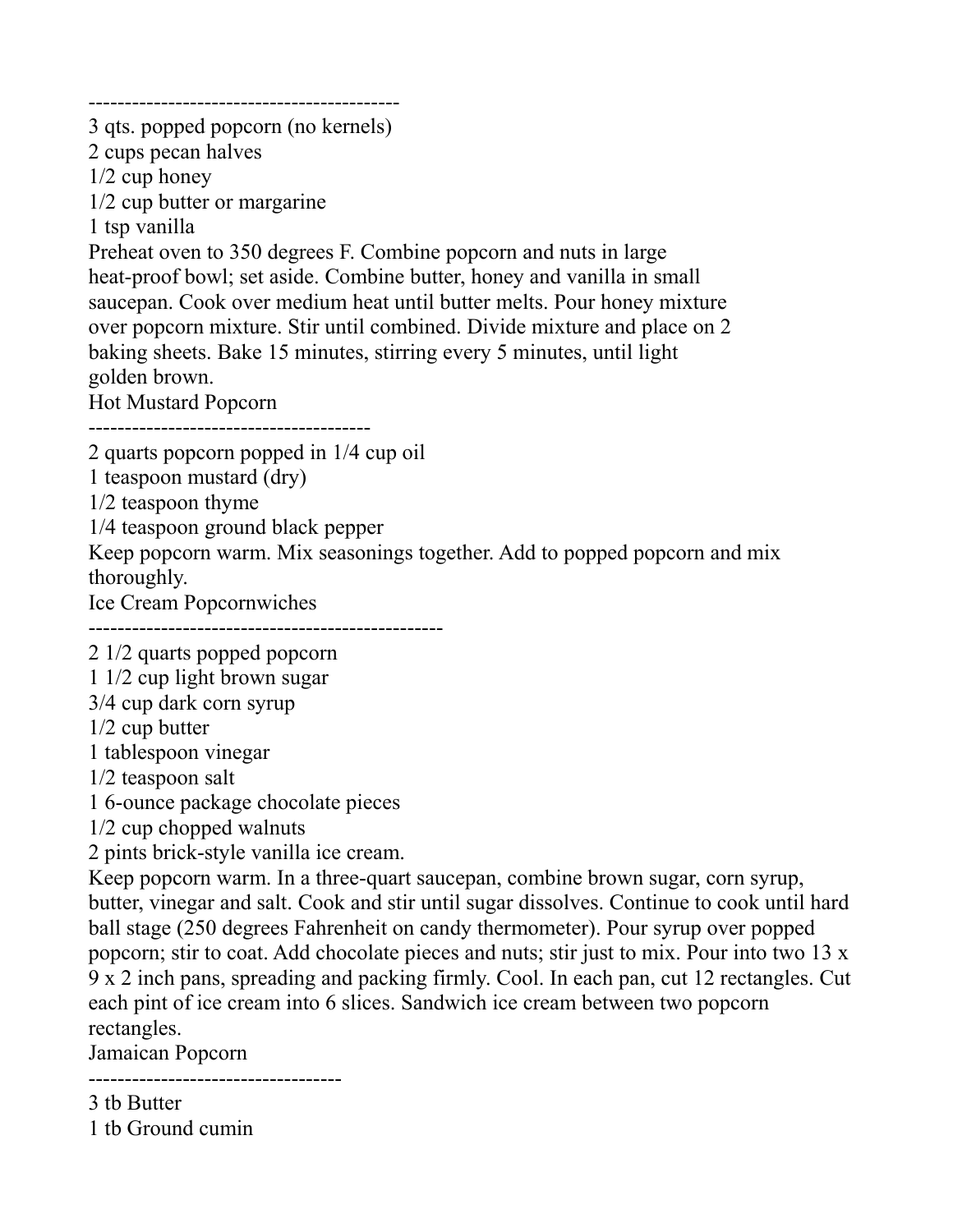1 tb Sugar 1/2 tb Dried red pepper flakes 8 c Popped corn In a heavy saucepan, melt butter over med. heat. Stir in remaining ingredients except popcorn. Cook, stirring constantly, until sugar dissolves. Pour over popcorn; toss to coat evenly. Serve at once. Jelly Bean Popcorn Heaven --------------------------------------------- 6 - 8 cups popcorn 1 jar (7 ounces) marshmallow cream 1/2 cup peanut butter 1 cup small jelly beans Mix marshmallow cream and peanut butter in a large bowl. Stir in popcorn and jelly beans until coated evenly. Press mixture into greased 9-inch square baking pan. Refrigerate until set, about 4 hours. Cut into squares. Jungle Popcorn --------------------------------- 8 cups popcorn 1/2 cup honey 1/2 cup butter 1 tsp. cinnamon 1 small box animal crackers

Preheat oven to 300 degrees. Place popcorn in large greased roasting pan. Melt honey, butter and cinnamon in a small pan over low heat. Dribble honey mixture over popcorn. Stir to coat thoroughly. Bake 10 to 15 minutes, stirring every 5 minutes. Remove from oven. Place in large bowl and cool. Toss in animal crackers.

Microwave method: Place honey, butter and cinnamon in 2-cup glass measure.

Microwave on high until melted. Continue as above.

Kemtuky Praline Popcorn

-------------------------------------------

4 quarts Popped popcorn -- light salted

2 cups Pecans -- chopped

3/4 cup Butter

3/4 cup Brown sugar

In lg bowl or roaster, mix popcorn and pecans. Combine butter and brown sugar in sm saucepan. Heat, stirring popcorn mixture. Mix well to coat. Kiddie Popcorn Crunch

---------------------------------------

1 c Powdered sugar 3 tb Water 1 tb Butter Dash of salt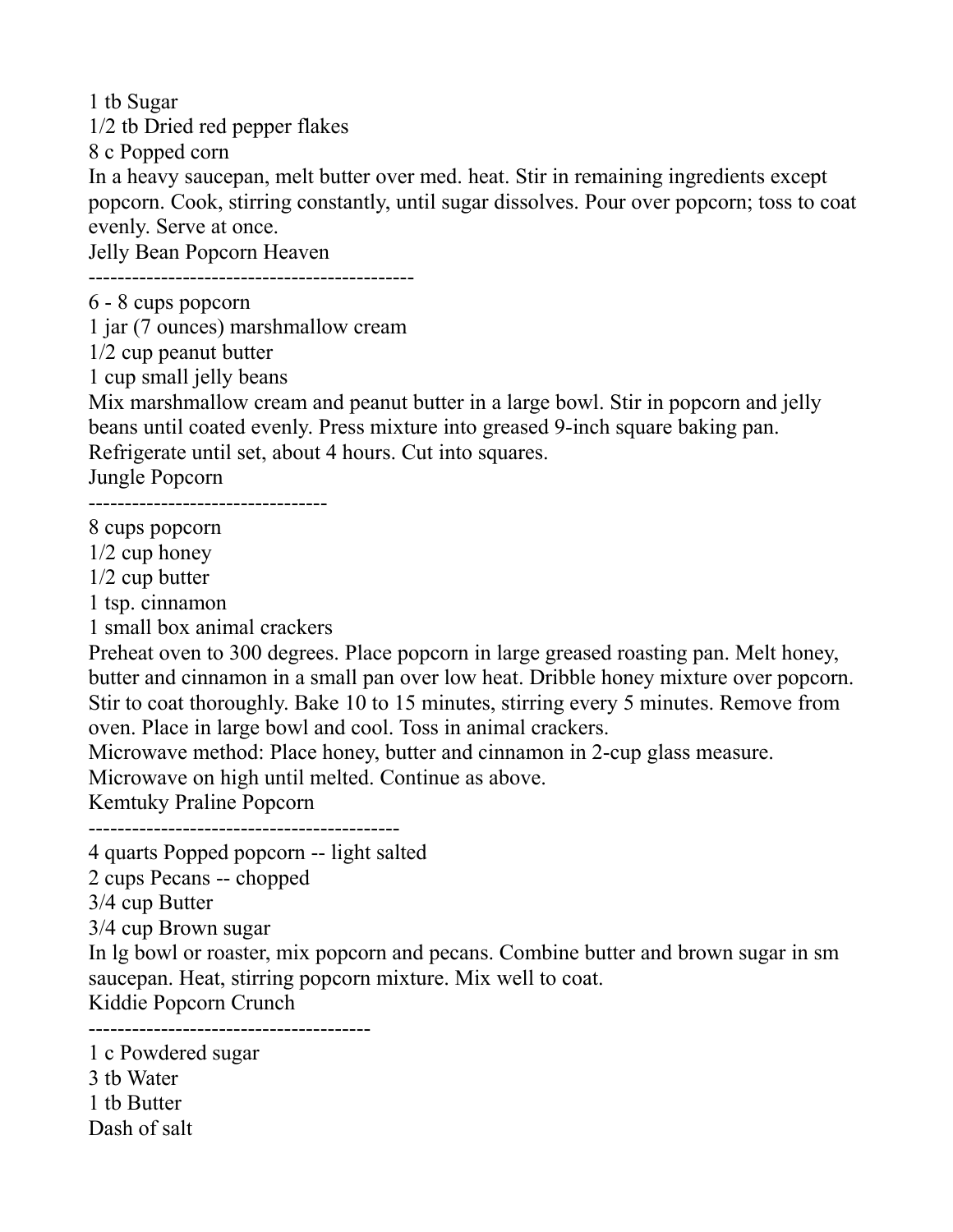2-3 drops food Coloring Mix ingredients to soft ball stage (225 F) on candy thermometer (234 F at sea level) Pour over one batch of popcorn (about 8-10 cups), mix quickly and well. If you overcook, it will have a more gritty sugar texture. Lemon Popcorn ---------------------------------

1/4 c Corn oil 3/4 c Popping corn Zest of 1 lemon Salt 2 tb Lemon juice 2 tb Melted butter

In a large heavy pot, heat corn oil over high heat until the oil smokes. Add 1 kernel popping corn and heat until kernel pops. Add rest of popping corn, cover pot, and shake gently until corn starts to pop. Shake vigorously until popping subsides. Remove from heat. Mix lemon juice with melted butter. Toss popcorn with lemon zest, salt, and butter/lemon juice.

Licorice Popcorn

----------------------------------

16 cups Popped popcorn -- \* 1 cup Sugar 1/4 cup Brown sugar

- 1/4 cup Water
- 1/2 cup Light corn syrup
- 1/4 cup Butter

1/2 teaspoon Baking soda

- 1/2 teaspoon Anise extract
- 1 tablespoon Black food coloring

\* 2 tbls of unpopped popcorn will produce 4 cups (or 1 ounce) of popped popcorn. Place popcorn in large buttered baking pan. Put the sugars, water, and corn syrup into a heavy pan over medium heat and stir. After the mix has boiled, scrape sides of pan. Place a candy thermometer in the pan and cook, without further stirring, to 250~. Remove pan from heat and stir in butter, baking soda, anise extract and food coloring. Pour over popcorn, mixing well. Bake, uncovered, for 1 hour, stirring occasionally. When cooled, store in air-tight containers.

LolliPopCorn Surprise -----------------------------------------

- 7 c Popped corn
- 3 c Miniature marshmallows
- 2 tb Butter
- 1/4 ts Salt
- Food color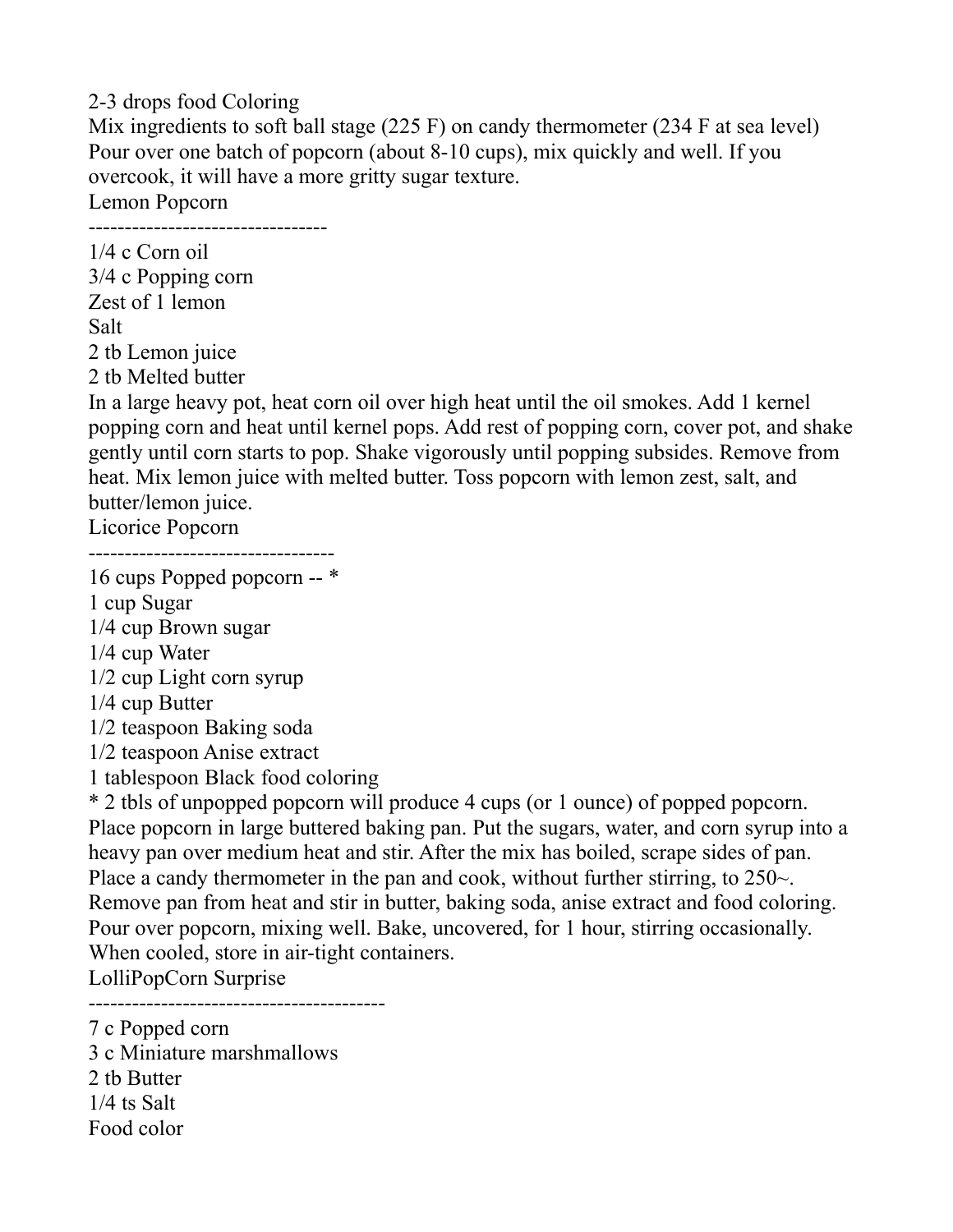8 Lollipops

Measure popped corn into large, buttered bowl. Heat marshmallows, butter, and salt over low heat, stirring often, until melted and smooth. Add food color. Pour over poped corn and toss gently. Shape around lollipops into 3" balls.

Mac-Corn-Roon Cookies -----------------------------------------

1 c Popcorn -- popped (remove all -hard kernels)

1 c Walnuts -- finely chopped

3 Egg whites

1 c Powdered sugar

3/4 ts Vanilla

Put popcorn in blender and chop fine. Combine in a bowl with nuts. Beat egg whites until foamy, then add sugar and beat until stiff. Blend in vanilla and mix carefully with popcorn and nuts. Drop by spoon onto a lightly oiled cookie sheet. Bake in a preheated 300 degree oven for 30 to 35 minutes.

Mapled Corn Squares

---------------------------------------

1 c Maple or Brown Sugar

1/4 c Maple Syrup

1/2 c Water

1 ts Salt

1 tb Butter

1 qt Popped Corn

Cook sugar, syrup, water and salt to 280 (brittle). Add butter and cook slowly to 294 degrees. Meanwhile, grind popped corn coarsely through a meat grinder or chop finely. When syrup is cooked remove form heat and stir in popcorn. Pour onto greased jellyroll pan. Roll w/ an oiled rolling pin. Cut into squares or bars. Makes about 3 doz. 2" squares.

Marshmallow Creme Corn

8 C. popped popcorn

1 C. puffed rice cereal

3 T. butter

1, 7-oz. jar marshmallow creme

-----------------------------------------

Combine popcorn and cereal in large, greased bowl. Melt butter in medium saucepan over low heat. Remove from heat. Stir in marshmallow creme. Pour over popcorn mixture. Stir to coat evenly. Press mixture into greased 9-inch square baking pan. Refrigerate until firm, about four hours. Cut into bars.

Mushroom Popcorn

-------------------------------

1/2 cup Butter 1 tablespoon Dried onion flakes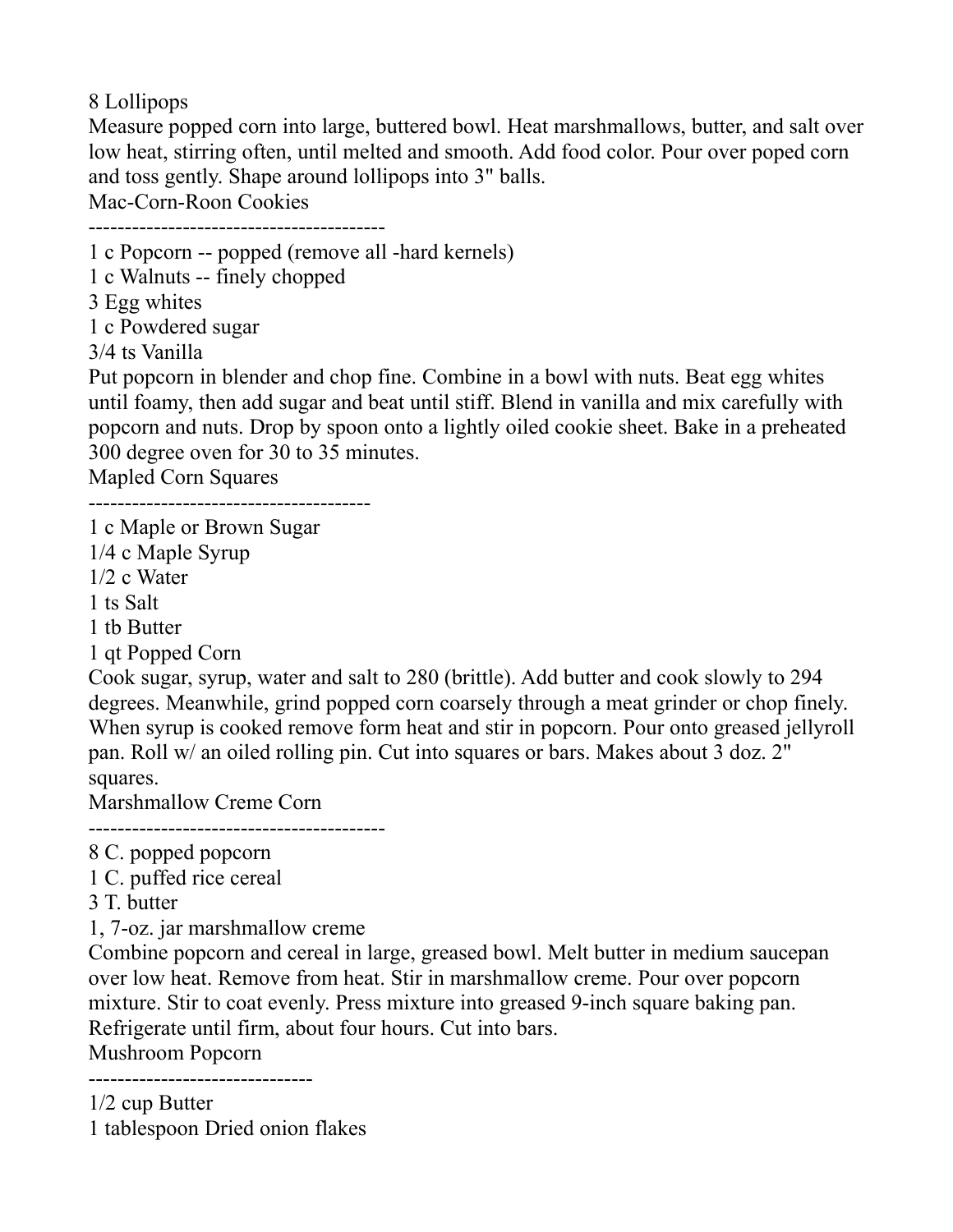1 tablespoon Dried bell pepper flakes Several dried mushrooms -- cut small 1/2 cup Popcorn -- popped Salt

In a heavy saucepan melt the butter. Add the onion flakes, bell pepper flakes, and dried mushrooms. Stir over moderate heat for a few minutes. Pour over the popped corn. Add salt.

Nacho Popcorn

----------------------------

3 qt Popcorn

2 c Corn chips

1/4 c Butter

1 1/2 ts Mexican Seasoning

3/4 c Cheese, taco, shredded

Heat oven to 300 F. Spread popcorn and corn chips in a shallow baking pan lined with foil. Melt butter in small pan. Stir in Mexican seasoning. Pour over popcorn mixture and toss well. Sprinkle with cheese and toss to mix. Bake 5 to 7 minutes until cheese is melted. Serve at once.

Orange Candied Popcorn

--------------------------------------

2/3 cup Orange juice

1 1/4 cups Sugar

1/8 cup White corn syrup

1 Orange; rind of grated

1/2 cup Popcorn -- popped

In heavy saucepan, put the orange juice, sugar, corn syrup and rind. Cook over a moderate heat to 280~ on a candy thermometer. Pour over popped corn. Parmesan Chive Popcorn

2/3 c Popcorn 1/3 c Butter 1/2 c Fresh chives 1 c Finely grated parmesan cheese salt and pepper Pop the popcorn. Melt the butter. Grind the pepper into the butter, (as much as you want). Chop the chives up and sprinkle on the top of the popcorn along with the grated cheese. Drizzle the butter mixture over the popcorn and salt. Parmesan Pepper Popcorn

---------------------------------------------

1/4 c Uncooked popcorn kernels

1 tb Corn oil

1 pk Butter Buds Mix, dry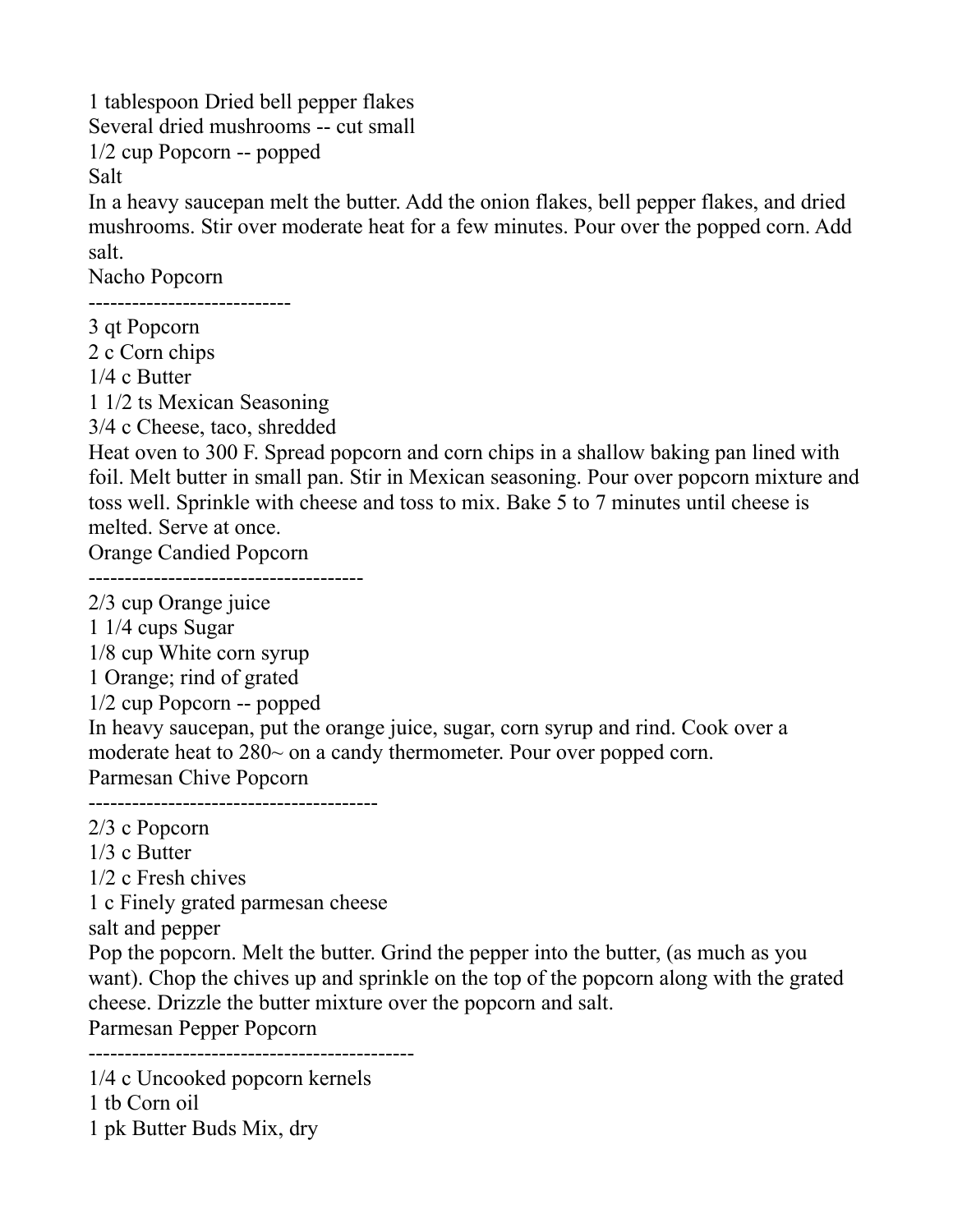1 t Basil leaves 1/2 ts Oregano leaves 1/4 c Grated Parmesan cheese 1/8 ts Black pepper To prepare popcorn, place oil and unpopped corn kernels in popcorn popper. Cover and pop according to manufacturer's directions. Remove popped corn from heat. If using a heavy saucepan or skillet, heat, covered, over medium heat. Shake while corn is popping. If using hot-air popcorn popper, spray popped corn lightly with non-stick cooking spray. Combine warm popcorn with the remaining ingredients in large bowl; toss to mix. Crunch and Lick by Dorothy Aldis Popcorn crunches, Peanuts do. The cone part of an ice-cream cone Is wonderful for crunching too. Thigs to lick are candy sticks. Rainbow-colored popsicles. Chocolate suace when it begins To leak and trickle Down our chins Peanut Butter Popcorn -------------------------------------- 2 Quarts Popped Corn 1/2 Cup Sugar 1/2 Cup Light Corn Syrup 1/2 Cup Peanut Butter 1/2 Teaspoon Vanilla Combine sugar and corn syrup. Cook to a rolling boil. Remove from heat. Add peanut butter and vanilla. Stir until peanut butter is melted. Pour over popcorn and stir until well coated. Peanut Butter Popcorn Cups ----------------------------------------------------- 2 quarts popped Pop Corn 1 cup light corn syrup 3/4 cup creamy peanut butter 1/4 cup semi-sweet chocolate pieces

Small peanut butter cups, chocolate stars, mini-candy coated chocolates, candy coated peanuts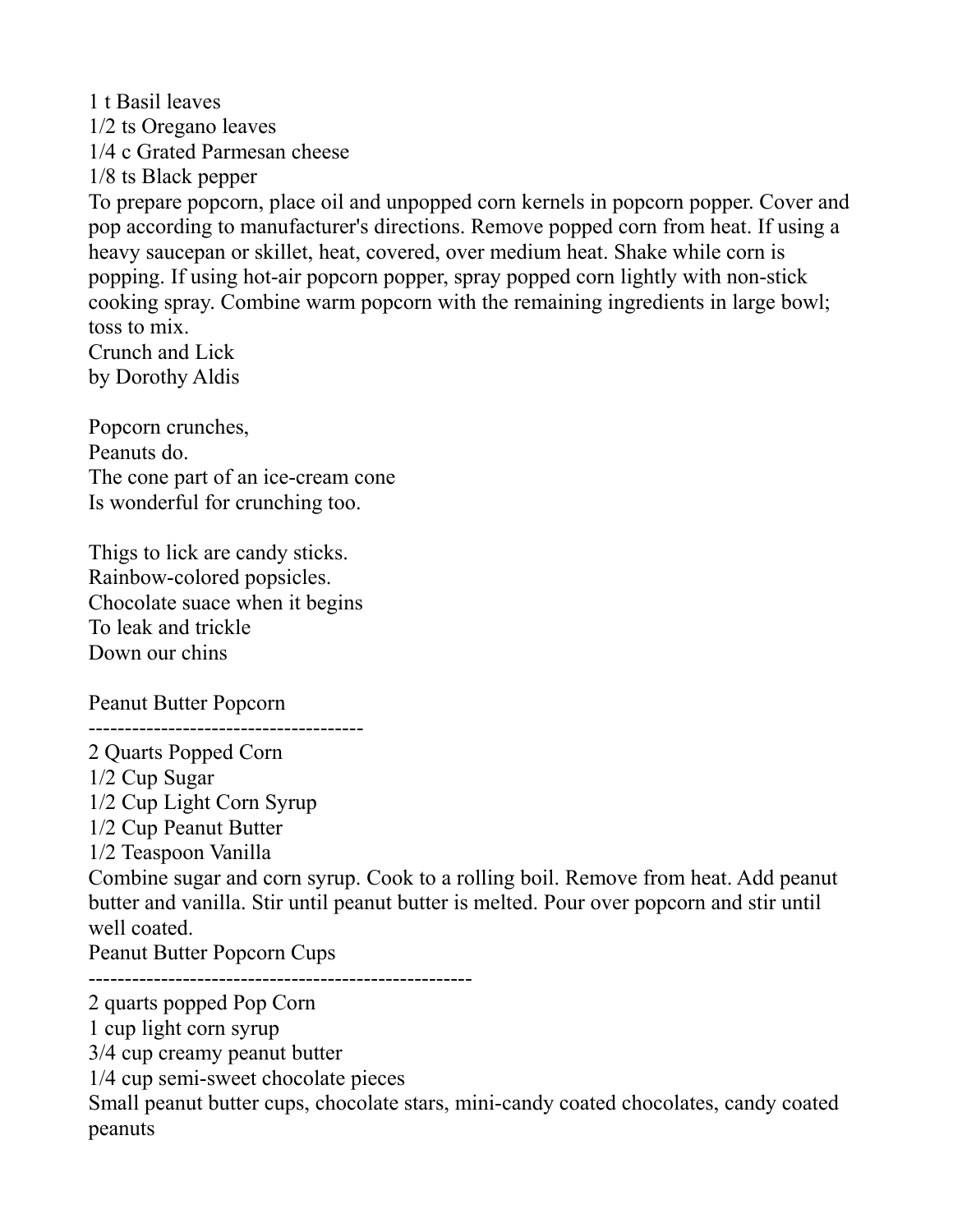Here's how:

Place popped pop corn in large bowl. Heat corn syrup in small saucepan to boiling; boil 3 minutes. Remove from heat. Stir in peanut butter and chocolate pieces until almost smooth. Pour syrup mixture over pop corn; toss well to coat. Let cool about 8 minutes. Using a heaping tablespoon, shape pop corn mixture into a ball. Flatten slightly and make an indentation in the center with your thumb. Place on a lightly buttered wax paper-lined baking sheet. Fill each center with desired topping. Store in tightly covered container.

Peppermint Candy Popcorn

----------------------------------------------

1/2 cup Water 1 cup Sugar

3/8 cup White corn syrup

1 tablespoon Butter

Oil of peppermint 2 drops Food coloring

1/2 cup Popcorn -- popped

In a heavy saucepan put the water, sugar, corn syrup and butter. Cook over a moderate heat to 280~ on a candy thermomter. Add the oil to taste and the food coloring. Stir well and pour over the popped corn.

Peppery Popcorn

-------------------------------------

2 th Corn oil 2 Garlic cloves, split Salt Ds -ground pepper 2 tb Butter, melted 2 tb Olive oil 3/4 c Popping corn 1 Garlic clove, minced 1/4 tsp cayenne pepper 1/4 c Hot pepper sauce In a large heavy pot, heat corn oil and olive oil over high heat until the oil smokes. Add 1 kernel popping corn and heat until kernel pops. Add split garlic cloves and rest of

popping corn, cover pot, and shake gently until corn starts to pop. Shake vigorously until popping subsides. Remove from heat. Remove garlic. Mix hot pepper sauce with melted butter. Toss popcorn with minced garlic, cayenne, black pepper, salt and hot pepper/butter.

Pesto Popcorn

------------------------------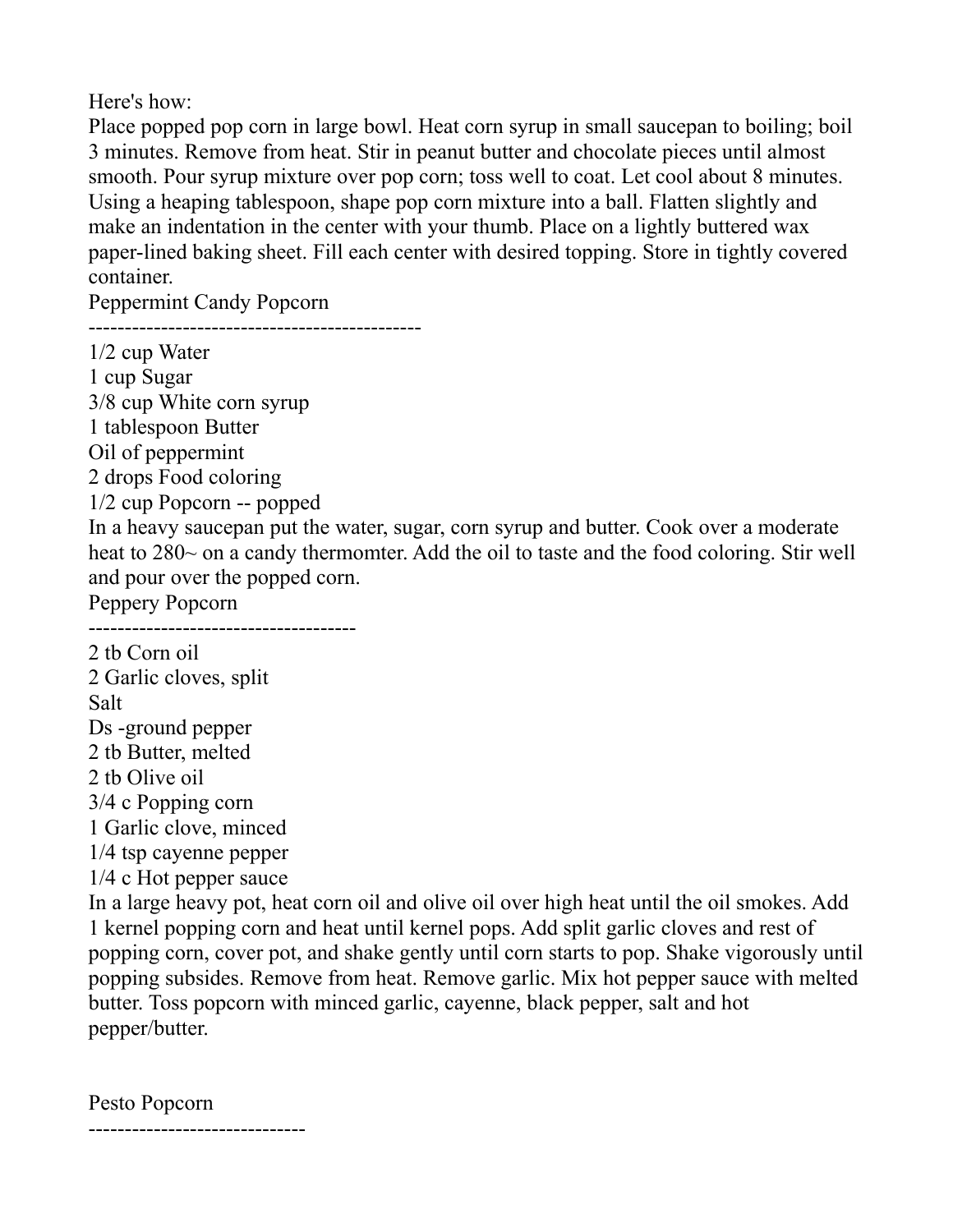5 quarts popped popcorn

1/2 cup melted butter

1 tablespoon dried basil leaves, crushed

1 teaspoon dried parsley, crushed

1 teaspoon garlic powder

1/3 cup Parmesan cheese

1/2 cup pine nuts

Put popped popcorn in a large bowl and keep warm. In small saucepan, melt the butter; add basil, parsley, garlic, Parmesan cheese and nuts. Stir to blend. Pour over popped popcorn, stirring well.

Pina Colada Popcorn

------------------------------------

8 c Popped popcorn

2 tb Butter

1/3 c Light corn syrup

1/4 c Instant coconut cream pudding

3/4 ts Rum extract

1/2 c Diced dried or candied pineapple

1/2 c Coconut, toasted\*

\*To toast coconut, spread coconut in a thin layer on a shallow baking pan. Bake in a 250 degree oven for 6 to 7 minutes or till light brown, stirring often.

Remove all unpopped kernels from popcorn. Place popped popcorn in a buttered 17x12x2-inch baking pan. Keep the popcorn warm in a 300 degree oven while making the coating. In a small saucepan melt the butter or margarine. Remove saucepan from heat. Stir in the corn syrup, pudding mix, and rum extract. Remove popcorn from oven. Pour the syrup mixture over the popcorn. With a large spoon, gently toss the popcorn with the syrup to coat. Bake popcorn, uncovered, in a 300 degree oven for 15 minutes. Remove popcorn from oven and stir in the dried pineapple and the coconut. Bake the popcorn mixture, uncovered, 5 minutes more. Turn the mixture onto a large piece of foil. Cool the mixture completely.

Piquant Popcorn

-------------------------------------

2 tb Corn oil

2 Garlic cloves, crushed

1 1/2" piece ginger root, -peeled, chopped

1 c Popping corn

1/4 c Butter

2 ts Hot chili sauce

2 tb Chopped fresh parsley

Salt to taste

Heat oil in a saucepan. Add 1 clove of crushed garlic, ginger and popping corn. Stir well. Cover and cook over medium-high heat 3-5 minutes, holding lid firmly and shaking pan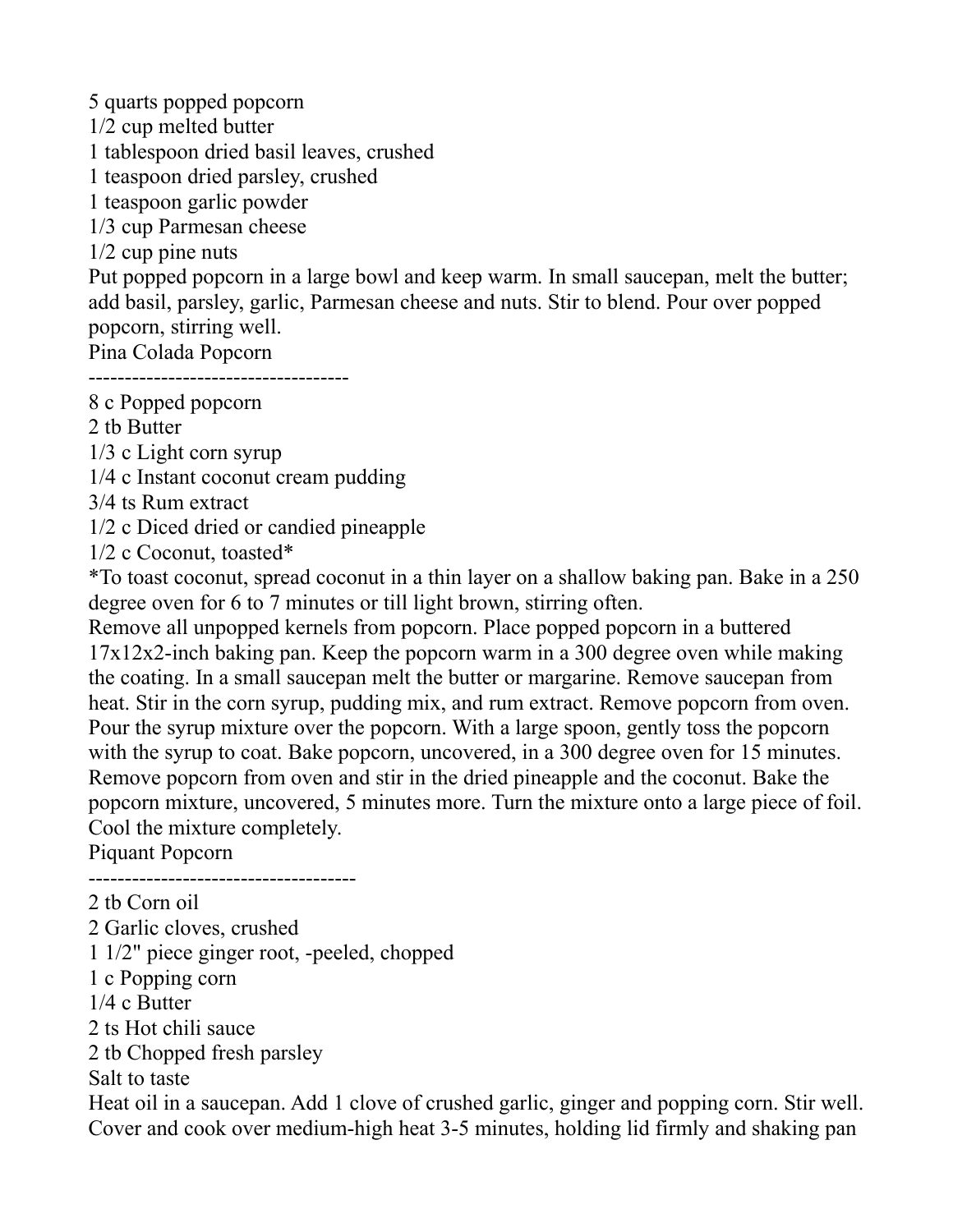frequently until popping stops. Turn popped corn onto a dish, discarding any unpopped corn kernels. Melt butter in pan. Stir in remaining clove of crushed garlic and chili sauce. Return corn to pan and toss well until evenly coated with mixture. Add parsley and salt and stir well. Turn into a serving dish. Serve warm or cold.

VARIATION: Omit chili sauce and add 1 teaspoon dry mustard, 1 teaspoon paprika, 1/2 teaspoon ground coriander and 2 tablespoons chopped fresh chives to melted butter. Pizza Popcorn

------------------------------

2 tablespoons Grated parmesan cheese

1 teaspoon Garlic powder

1 teaspoon Italian herb seasoning

1 teaspoon Paprika

1/2 teaspoon Salt

ds Pepper

2 qt Hot popcorn

In blender, blend cheese, garlic powder, italian seasoning, paprika, salt and pepper about 3 minutes. Place popcorn in large bowl; sprinkle with cheese mixture. Toss to coat evenly.

Popcorn ala Koolaid

------------------------------------- 2 cups sugar

1 cup light corn syrup

2/3 cup butter

2 packages Koolaid (unsweetened)

1 teaspoon baking soda

6 quarts of popped popcorn

In a medium saucepan, combine sugar, corn syrup and butter. Cook over medium heat until mixture reaches a rolling boil; boil 3 minutes. Stir in baking soda and Koolaid. Pour over popcorn. Bake at 225 degrees for 45 minutes, stirring every 10 minutes. Remove from the oven and break up immediately. If you're quick the popcorn can be pressed into decorative molds.

Popcorn Clusters

---------------------------------

8 c Popped corn

1 c Sugar

1/3 c Light corn syrup

1/3 c Hot water

1/8 ts Salt

1/2 ts Vanilla

1 lb Chocolate coating

Measure popped corn into a large bowl. In a small saucepan, combine sugar, syrup, water, and salt. Cover tightly and bring to a rolling boil. Remove lid and add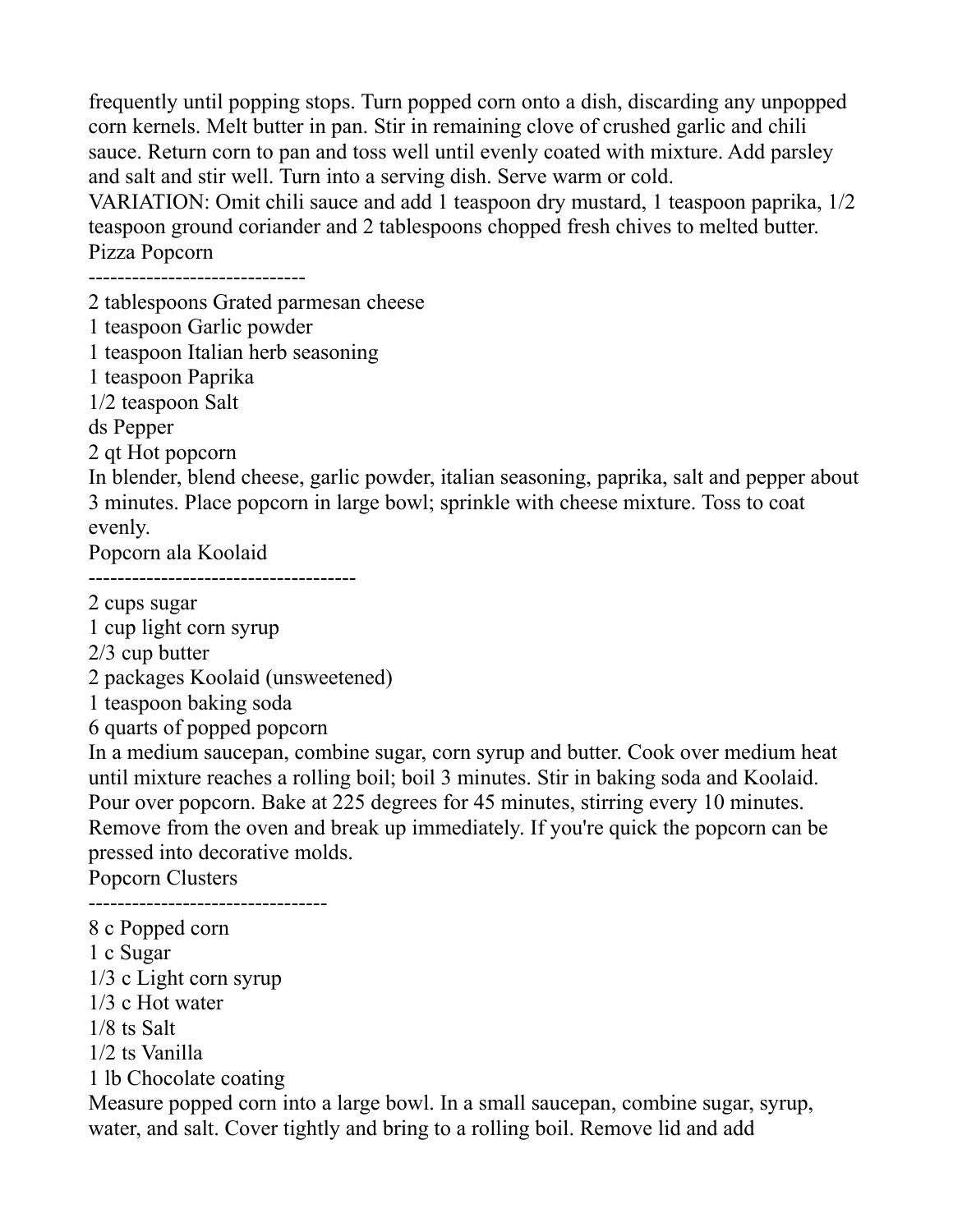thermometer. Cook to 270 degrees; remove from heat and stir in vanilla. Pour cooked syrup over the popped corn, stirring to coat corn. Cool completely, then run through a food chopper. Melt chocolate coating in top of double boiler. Stir ground popcorn into chocolate, using as much popcorn as the chocolate will hold. Pack into chocolate lined molds or roll out between waxed paper and cut into shapes with cookie cutters or knives. Makes about 50 pieces.

Americans eat more popcorn than any one else (500,000,000 pounds a year and 60 % is popped in the home). Most popcorn is grown in the United States in the Midwest.

Popcorn Haystacks

-----------------------------------------

1 qt Popped popcorn

1 c Peanuts

3 oz Chow mein noodles

12 oz Chocolate chips

Toss popped corn, peanuts, and cm noodles together in lg bowl Set aside. Place choco chips in glass bowl. Microwave on med high for 3 mins. Pour over popcorn mixture. Toss until well mixed. Place spoonfuls of the tossed mixture on wax paper. Cool until firm. Stor in tightly covered container. Makes 24 haystacks.

Popcorn Honey Balls

---------------------------------------

1 1/2 qt Unbuttered popped corn, -salted

1/2 c Brown sugar

1/2 c Granulated sugar

1/4 c Honey

1/3 c Water

1 tb Butter

Put popped corn in oven to keep warm. Combine sugars, honey, and water in a buttered 2-quart heavy-bottom saucepan. heat slowly, stirring until sugar is dissolved. Cook to firm ball stage (248 deg.). Add butter and stir only enough to mix. Slowly pour syrup over popcorn, tossing to mix. With buttered hands, shape into balls. Makes about 12. Popcorn Italiano

2 th Butter

1 sm Clove garlic,minced

1/2 ts Dried oregano leaves

-----------------------------------

8 c Hot popcorn

2 tb Grated Parmesan cheese

In 1 1/2 quart sauce pan over medium high heat,in hot butter, cook garlic with oregano.In a large bowl,drizzle butter mixture over popcorn;toss with cheese. A longer version of this tale can be found in: Tall Tales from the High Hills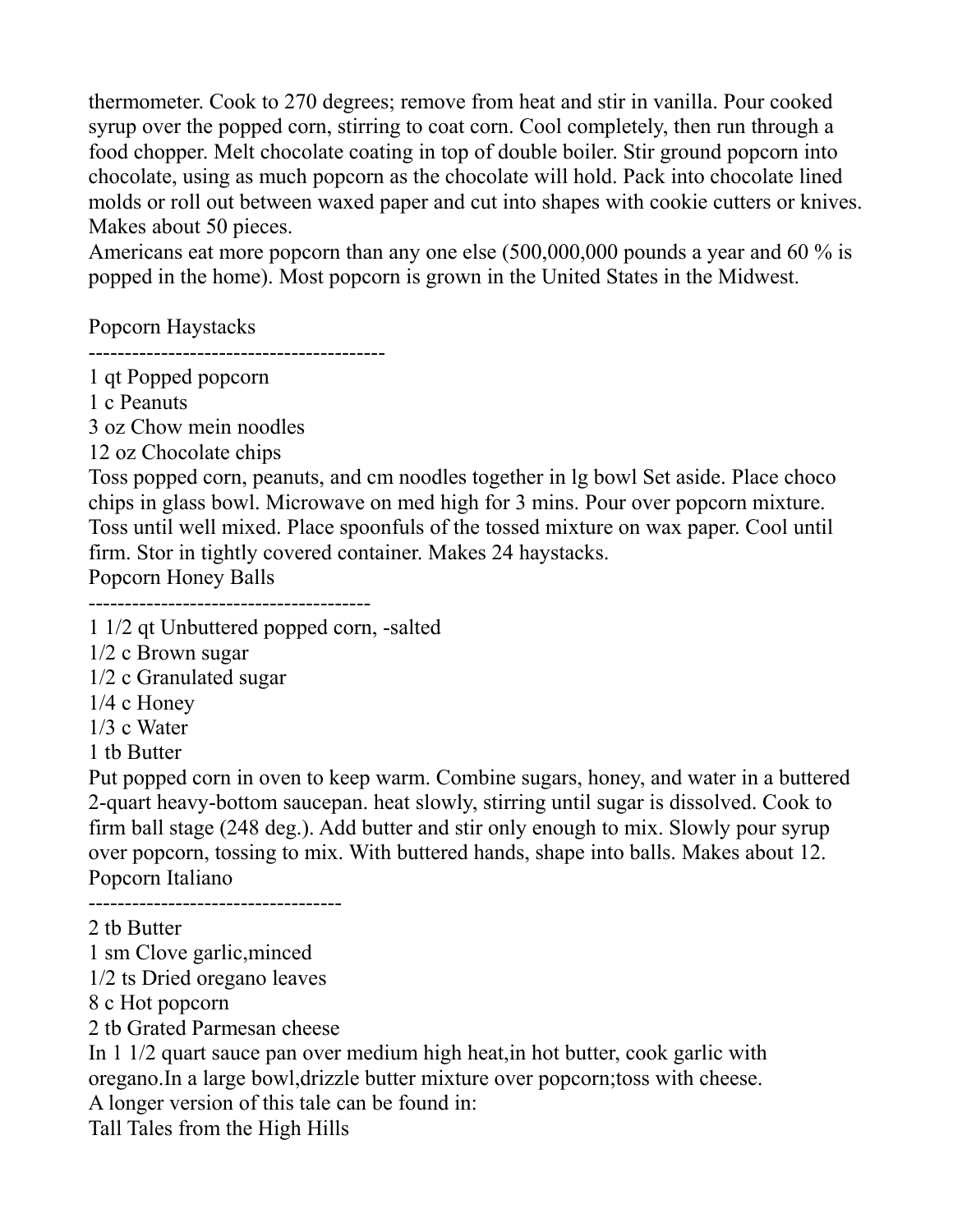# by Ellis Credle

The Popcorn Patch

"I had an old mule once upon a time that fooled himself clean to death," said Hank Huggins. "It happened down in Cade's Cove where I had planted me a little patch of corn, the kind that's used for popping. It was a hot day. I didn't want to go out plowing that morning, but my old lady got after me.

""Hank,' she said, 'If you don't get out and plow that field of popcorn, the weeds will take it and the young'uns won't have any corn to pop at Christmas time.'

"I wasn't in the notion, I can tell you that. I saw the day was going to be a scorcher. But once my old lady has set her mind to something, there's no peace until it's done. So I went out, hitched up the mule, and set off to plow the cornfield.

"Heavens to Betsy, it was hot in that cove! The mountains standing up all around kept out every breath of breeze. The place held the heat like an oven. July flies were adroning in the trees and the leaves hung as limp as a dog's tongue. It would be hard to say which was hotter, me or that old mule. Up and down the rows we went, a-toiling and a-sweating.

"Along towards noon it was broiling for certain. Even the old logs and stumps began to crawl off in the shade. Suddenly I heard a crackling sound in the air. Before I could figure out what had happened, white flakes were a-flying all around. At first, I thought it was a snowstorm. Then I realized what it was: The blazing sun had set that corn apopping, and it was falling like a snowstorm.

"That old mule of mine, he stopped and looked around. Then he began to shiver. He thought for sure he'd been overtaken by a howling blizzard. He stood there and squinched himself all up, like critters do when it's real cold.

"'Get along there!' I hollered at him. 'It's nothing by popcorn!'

"But the poor thing couldn't understand. He'd never seen any popcorn before and he thought it was snow. He just stood there, shaking and shivering in every limb. I couldn't do a thing with him. It was a crying shame. Before I could get that critter unhooked from the plow and out of there, he gave right up. He lay down in the row and froze to death- all covered up with popcorn."

Popcorn Macaroons

-------------------------------------

3 Egg white

ds Salt

1/2 ts Baking powder

1 c Coconut; toasted

1 c Popcorn; popped - chopped in the blender

Beat egg whites til frothy and add the salt and baking powder. beat until stiff. Fold in the toasted coconut and the chopped popped corn. Drop by teaspoons onto greased cookie sheets. Bake at 350~ for 15 mintues, until lightly browned.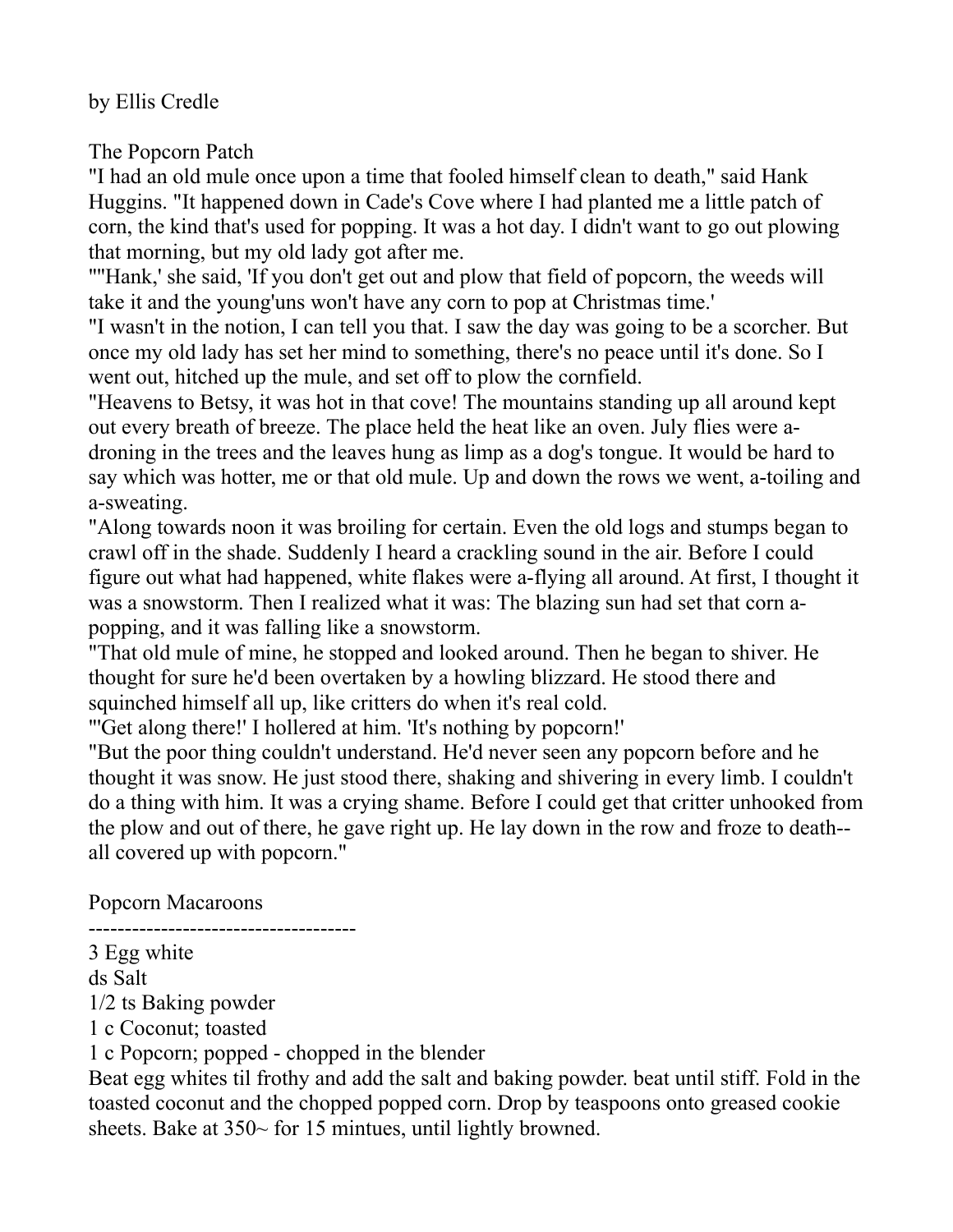#### Popcorn Muffins ---------------------------------------

1 1/2 c Flour 1 tb Sugar 3/4 c Ground popped corn 2 tb Melted shortening 3 ts Baking powder 1 c Milk 1 ts Salt 1 Egg, well beaten Sift flour, measure, and sift with baking powder, salt, and sugar. Add milk, popped corn, egg, and shortening. Fill well-oiled muffin tins 2/3 full. Bake in hot oven (435ř F) 25 minutes. 6 servings. Popcorn on a Stick / Popsicle Style 16 Skewers/Wooden Sticks…..

- 2/3 cup unpopped popcorn 1 cup peanuts 1 cup molasses 1 cup sugar
- 1 tsp salt

Combine popped corn and peanuts in large bowl or pan. In 2 quart saucepan, combine molasses, sugar and salt; cook over medium heat to hard ball stage (260 degrees). Pour syrup slowly over popped corn and nuts, stirring until mixture is well coated. Press into 5 ounce cold drink cups. Insert a wooden skewer in each and let cool….Push onto bottom of cups to remove. Makes about 16 Popcorn Party Cake ---------------------------------

4 Qt. popped corn 1/2 lb Gum drops 1/2 lb Peanuts 1 lb Marshmallows 1/2 c Melted butter 1/2 c Corn oil Melt marshmallows, margarine, and corn oil. Pour over popcorn, nuts and gum drips. Mix together and pat in a bundt cake pan or angel food cake pan. Cool. Popcorn Peanut Chip Cake

14 c Popped popcorn

-------------------------------------------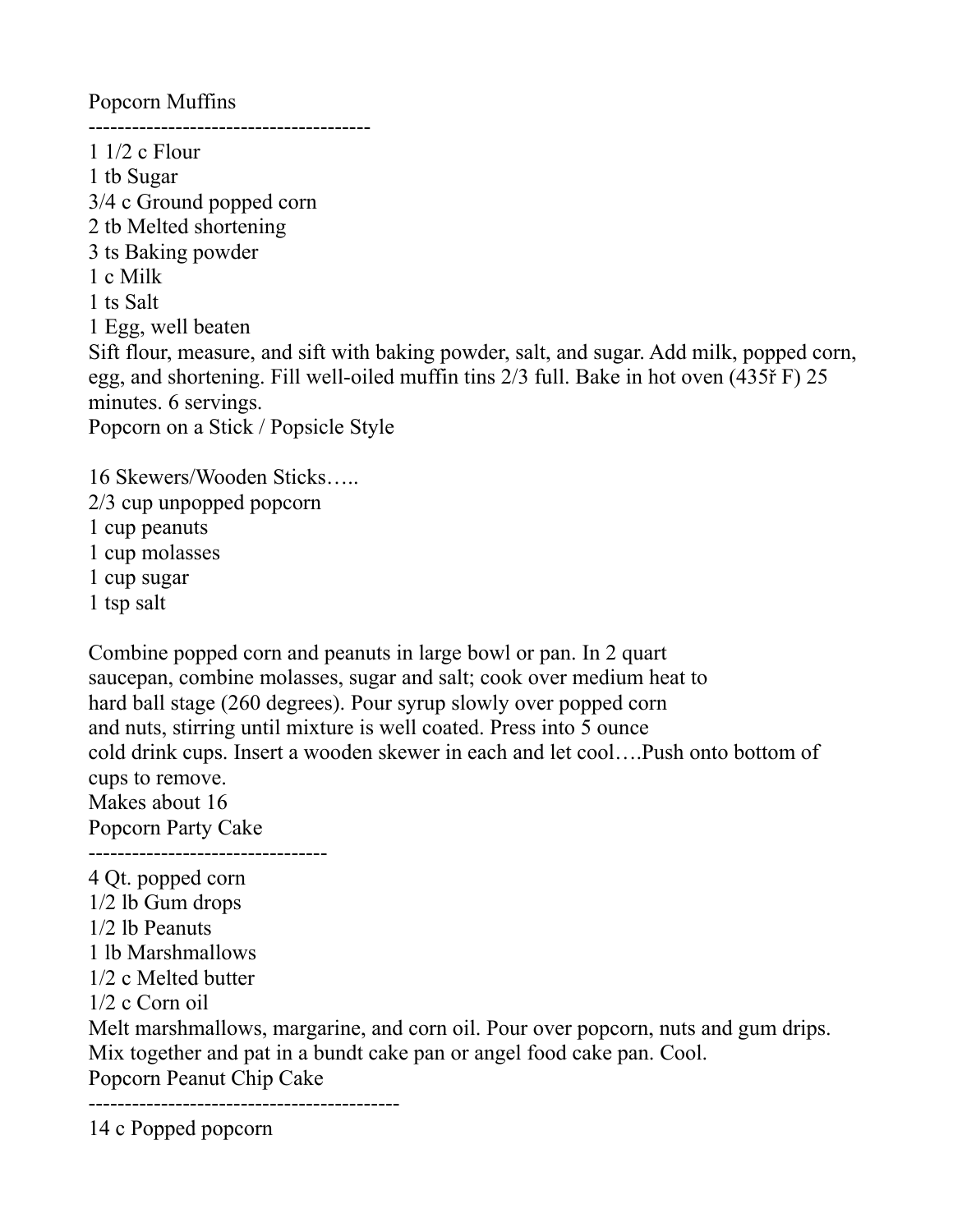1/2 c Butter 6 oz Chocolate chips 1/2 c Peanut butter 1 c Peanuts; broken in half 10 1/2 oz Mini marshmallows 12 cup bundt pan or 10" tube pan with foil.

In 6 quart container or 2 large bowls, combine popcorn, chocolate chips and peanuts; set aside. In medium saucepan, melt butter. Stir in peanut butter and marshmallows. Cook over low heat until marshmallows are melted, stirring constantly. Pour marshmallow mixture over popocrn mix; stir to coat. Press mixture frimly into prepared pan. Cool completely; remove from pan. Cut into slices to serve.

Popcorn Power Munch

---------------------------------------

8 c Freshly popped popcorn

2 c Unsweetened dry cereal

1 c Toasted croutons

1 c Tiny unsalted pretzels

1/2 c Dry-roasted peanuts

2 tb Melted butter

2 ts Worcestershire sauce

- 1/2 ts Garlic powder
- 1/2 ts Chili powder

1/2 ts Onion powder

1/2 c Raisins

Mix popcorn, cereal, croutons, pretzels and peanuts; toss well. In a small bowl, mix margarine, Worcestershire sauce and powdered flavorings; pour over popcorn mix. Toss and spread evenly on a cookie sheet. Bake 15 minutes at 300'F., stirring once. Mix in raisins. Store in airtight container.

Popcorn pudding

-------------------------------

2 c Popped corn

3 c Milk

4 tb Butter, melted

3 Eggs, beaten

1/2 c Brown sugar

1 t Vanilla

1/2 ts Salt

Grind all but a small handful of the popped corn in a food processor or grinder. Scald the milk, pour it over the corn, stir in the butter, and let the popcorn sit, covered, for 1 hour to absorb the liquid. Beat eggs with the sugar until light, add vanilla and salt, beat in the corn mixture, and turn into a buttered baking dish. Sprinkle the reserved popcorn on top. Bake at 300 F until custard is set and browned on top, 45 minutes to 1 hour. Sprinkle the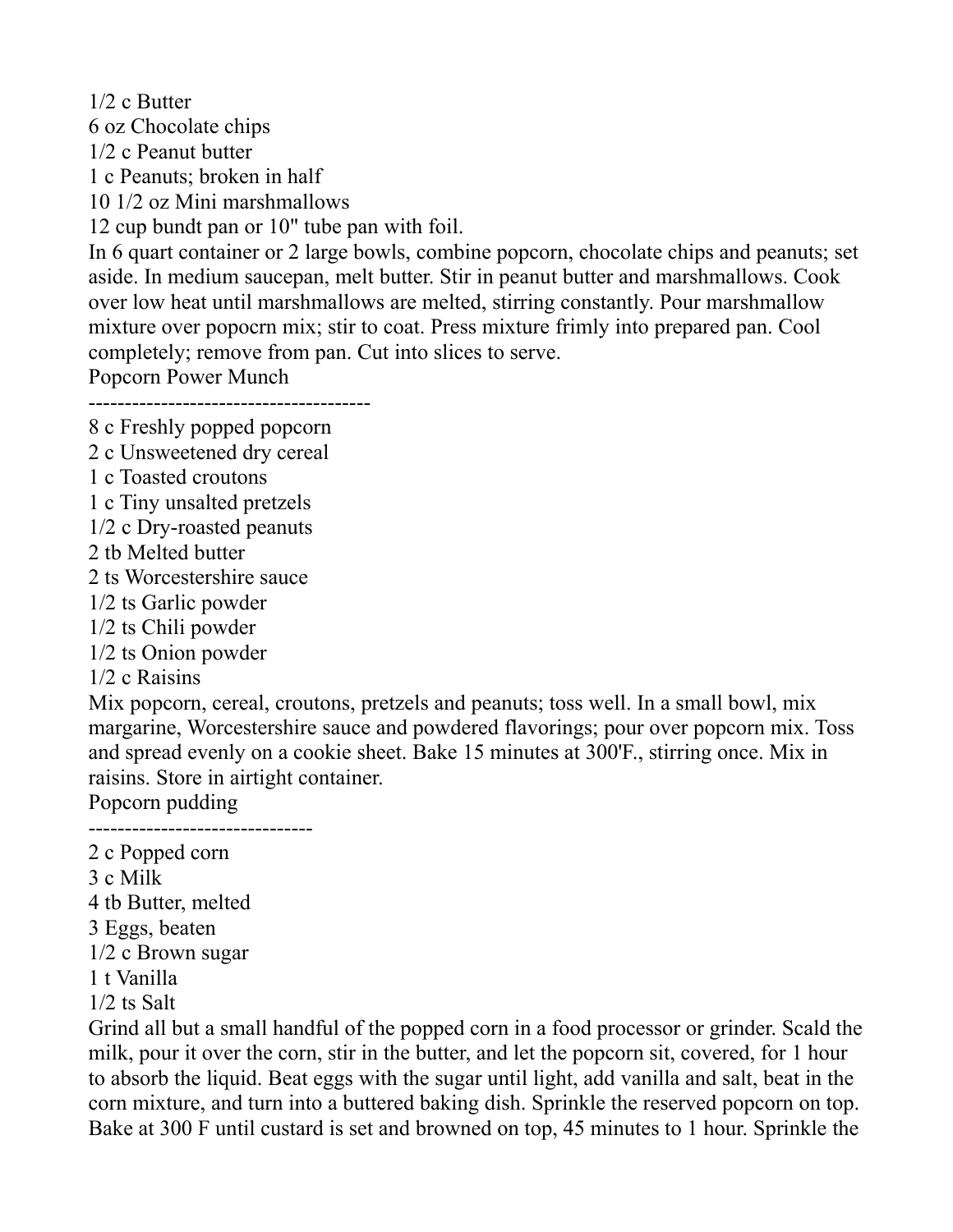reserved whole popcorn on top.

The Boy Schouts of America Gateway Area Council created a 2,377-pound popcorn ball in La Crosse, WI, September 23-27, 1995. The finished bal was 7 ft. 7 in. tall and 23 ft. 5 in. in circumference."

Popcorn Snowmen

-------------------------------- 4 tablespoons Unsalted butter 4 cups Mini marshmallows 9 cups Popped popcorn 1/2 cup Confectioners' sugar 1 tablespoon Milk

Gumdrops, cinnamon candies, fruit leather, jelly, pretzels -- for garnish.

In a large saucepan, melt the butter over low heat. Add the marshmallows and cook, stirring often, until melted and syrupy, about 5 minutes. Place the popped popcorn in a large lightly greased shallow pan. Pour the syrup over the popcorn, tossing to coat evenly. While still warm, form 6 balls about 5" in diameter from the coated popcorn for the bottom sections, giving the balls flat bases so the snowmen will stand. Form 6 balls about 3-1/2" in diameter for the middle sections. Then form 6 balls about 2" in diameter for the top sections. Stir in the confectioners' sugar and milk together until smooth. Use the icing to stack three popcorn balls of decreasing sizes into a snowman, then attach candies to decorate. (Gumdrops for hats, fruit leather for scarves, etc.) Praline Popcorn Crunch

-------------------------------------

12 c Popped popcorn

1 c Firm-pack brown sugar

1/2 c Margarine

1/4 c Honey

1/2 ts Baking soda

1/2 ts Vanilla

1 c Pecan halves

Place popcorn in greased 15x10 baking pan. In a 1 1/2 quart saucepan, combine brown sugar, margarine and honey. Cook over medium heat until boiling, stirring constantly with a wooden spoon. Continue cooking at a gentle boil for 5 minutes. Remove from heat. Stir in baking soda and vanilla. Slowly pour mixture over popped corn. Add pecans and stir gently until pecans and popcorn are evenly coated. Bake at 300 F for 15 minutes. Stir and bake 5 minutes more. Turn out on waxed paper. Cool, break into chunks and store in tightly covered container. Makes about 12 cups. Pumpkin Spice Popcorn

------------------------------------------

1 c Light brown sugar; packed 1/4 c Light corn syrup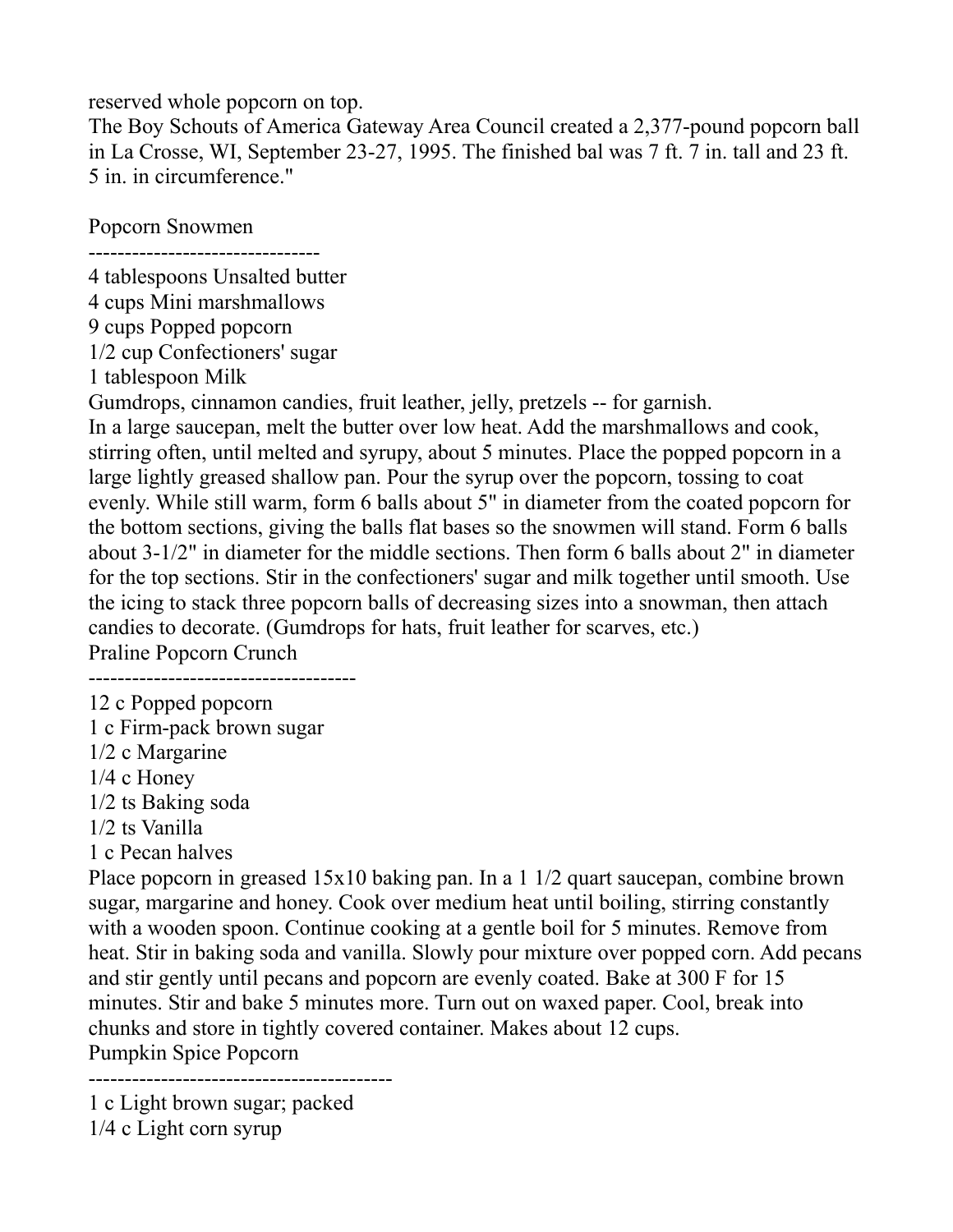1/4 c -Water 3 tb Butter 1 ts Pumpkin pie spice 8 c Popped corn

In a heavy saucepan, combine brown sugar, corn syrup, water, butter, and pumpkin pie spice. Bring to a boil, stirring until sugar is dissolved. Reduce heat and gently boil, stirring occasionally, until a candy thermometer reaches 285 degrees (syrup separates into hard, but not brittle, threads when dropped into very cold water). Gradually pour over popcorn, tossing to coat evenly. Spread out on a lightly buttered cookie sheet. Cool and break into small pieces.

Pop-N-Fluff Cookies

-------------------------------------

2 c Unsalted popped corn

3 Egg whites

1/2 ts Baking powder

1/4 ts Salt

1/4 ts Cream of tartar

2 tb sugar

Place popped corn in food processor or food grinder. Grind into kernel-size pieces. Beat egg whites until frothy and add baking powder, salt and cream of tartar. Beat into stiff peaks. Add sugar, beating until well blended. Fold popcorn pieces into stiffly beaten egg whites. Drop by teaspoonfuls onto lightly greased cookie sheets. Bake at 350 F for 12 to 14 minutes or until lightly browned.

Marion, Ohio, (45 miles north of Columbus) hosts a popcorn festival each year on the Thursday, Friday and Saturday following Labor Day. There is also a Wyandot Popcorn Museum located in Heritage Hall in the same town.

Rainbow Popcorn Balls --------------------------------------

1 c Light corn syrup

1 c Sugar

1 pk Strawberry gelatin powder; or lime gelatine

1 1/2 c Salted peanuts -coarsely chopped

Red or green food coloring

1/2 c Unpopped popcorn

Pop popcorn in 3 tbl oil Turn the popped corn into bowl and add peanuts. In a one quart saucepan combine corn syrup, and sugar. Cook, stirring with a wooden spoon, until sugar dissolves. Without stirring bring mixture to a full rolling boil. Remove from heat and add gelatin. Stir until dissolved and add food coloring. Pour over popcorn and mix. Butter hands and form into balls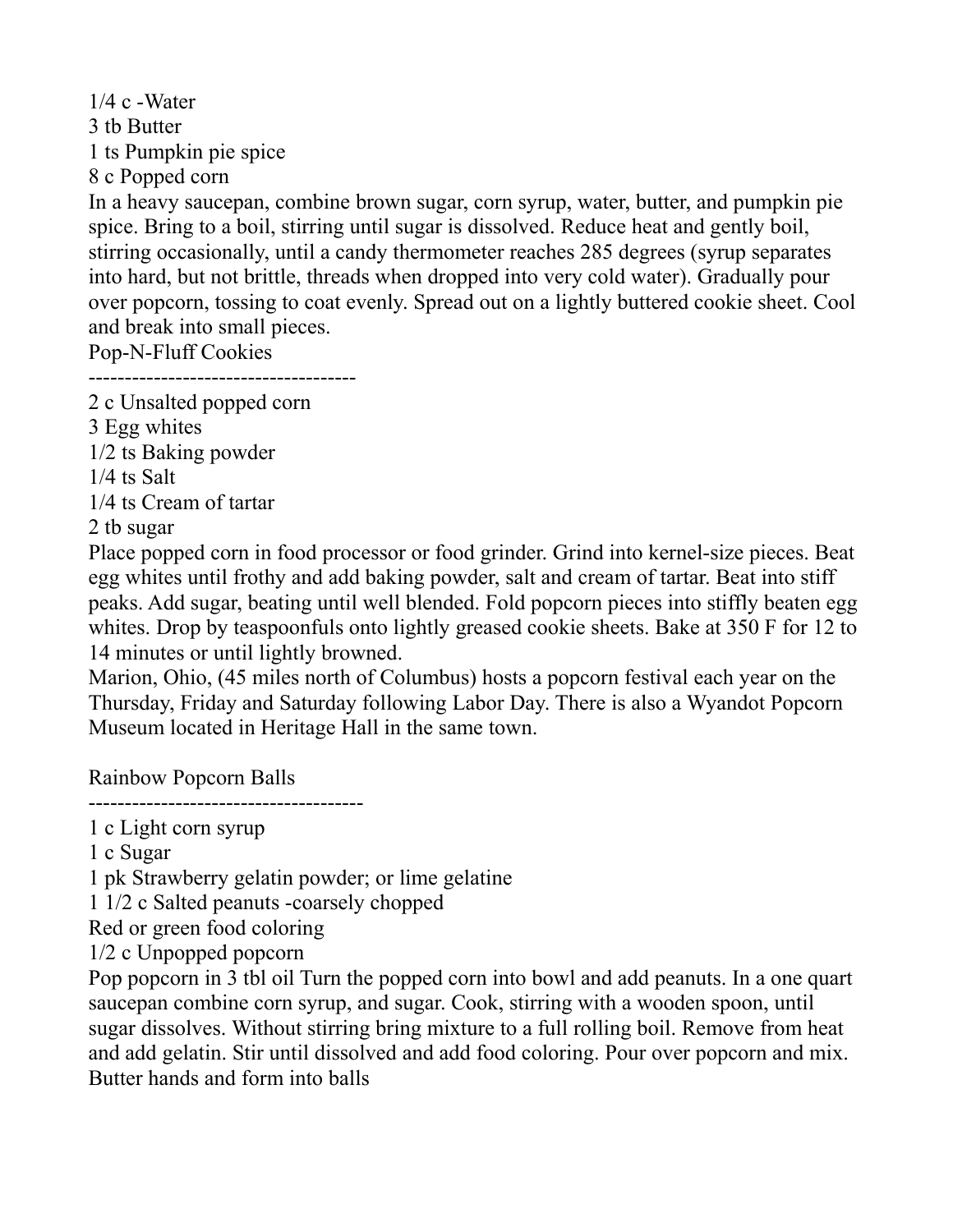RockyPop Fudge

-------------------------------------

6 large marshmallows cut in quarters or 24 miniature marshmallows

6 squares semi-sweet cooking chocolate

˝ cup butter

2 cups sugar

10 large, whole marshmallows

2/3 cup evaporated milk

˝ cup chopped walnuts

1 cup coarsely ground, popped popcorn

1 teaspoon vanilla

Place quartered or miniature marshmallows on a tray or cookie sheet. Freeze until firm. Lightly butter an 8-inch square pan. Place chocolate squares and butter in a large bowl and set aside. Combine sugar, whole marshmallows and evaporated milk in a large saucepan. Bring to a boil over medium heat and continue boiling for 5 minutes, stirring constantly. Pour over chocolate squares and butter. Stir until mixture is well blended and begins to thicken. Add walnuts, ground popcorn, vanilla and frozen marshmallows. Pour into buttered pan. Chill until firm. Cut into squares. Store, covered, in a cool place. Makes approximately 24 pieces.

Hint: Use scissors to cut marshmallows. RumCorn Balls

2 qt Popped popcorn 2/3 c Sugar 1/2 c Water 2 1/2 tb Light corn syrup 1 t Salt 1 tb Rum flavor 1/3 ts Vinegar

-------------------------------

Preheat oven to 250. Place popcorn in large 4 inch deep buttered baking pan. Keep warm in the oven. In a large saucepan, stir sugar, water and corn srup together until sugar is dissolved. Boil without stirring until mixture reached 250 on a candy thermometer. Remove from heat and quickly stir in salt, rum flavor and vinegar. Remove popcorn from oven. Pour syrup mixture over popcorn and mix thoroughly. Shape into balls!! Saffron Butter Popcorn -------------------------------------------

1/4 c Corn oil 3/4 c Popping corn Salt 1/4 ts Finely chopped saffron threads 3 tb Melted butter In a large heavy pot, heat corn oil over high heat until the oil smokes. Add 1 kernel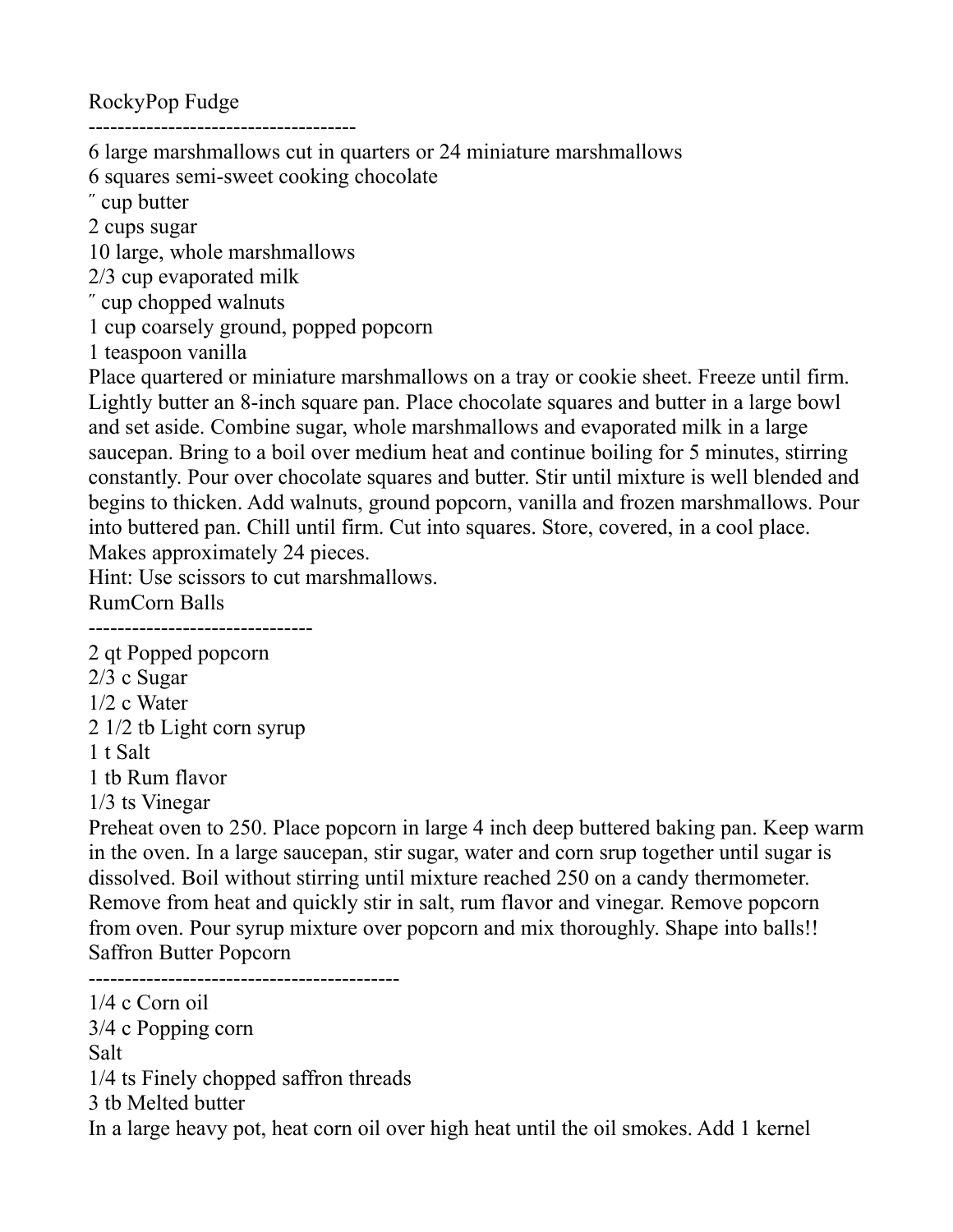popping corn and heat until kernel pops. Add rest of popping corn, cover pot, and shake gently until corn starts to pop. Shake vigorously until popping subsides. Remove from heat. Heat melted butter with saffron threads for 1 minute. Toss popcorn with salt and butter/saffron.

Savory Italian Popcorn Mix

----------------------------------------------

6 c Popped popcorn 2 c Pretzel sticks 2 c Mixed nuts 2 c Bite-size round cheese flavored crackers 3 tb Butter melted 1/2 ts Garlic powder 1/2 ts Onion powder 1/2 ts Dried oregano 1/2 ts Dried basil 1/4 ts Red pepper sauce Heat oven to 300~. Mix popcorn, pretzel sticks, nuts and crackers in ungreased 13x9" pan. Mix remaining ingredients; drizzle over the popcorn mixture, tossing to coat evenly. Bake about 30 minutes, stirring every 10 minutes, until toasted. Serve warm. MICROWAVE: Prepare as above using a microwavable bowl. Microwave, uncovered, on HIGH for 4-6 minutes, stirring every 2 minutes. Sesame Maple Popcorn ---------------------------------------------

8 cups popcorn 1 1/2 Tbsp. sesame seeds 1/4 cup maple syrup 3 Tbsp. light brown sugar 1/8 tsp. ground cinnamon 1 1/2 tsp. butter or margarine

Preheat oven to 250 degrees F. Lightly spray very large ovenproof bowl, preferably glass or ceramic, and baking sheet with nonstick cooking spray. Add popcorn to bowl. Place in oven to warm while preparing the glaze. Place sesame seeds in a small bowl. Stir together maple syrup, brown sugar, and cinnamon in small, heavy-bottomed saucepan. Bring to boiling over medium heat; cook to hard ball stage (250 degrees F on candy thermometer). Stir in butter and cook to hard crack stage (280 degrees F on candy thermometer). Remove popcorn from oven. Pour about half of glaze over popcorn, working quickly and tossing with metal spoon to coat popcorn. Sprinkle on sesame seeds; pour on remaining glaze and toss until evenly coated. (If mixture cools down too quickly, warm in oven until softened enough to mix.) Spoon onto prepared baking sheet and spread into small clumps. Cool. Simon & Garfunkel Popcorn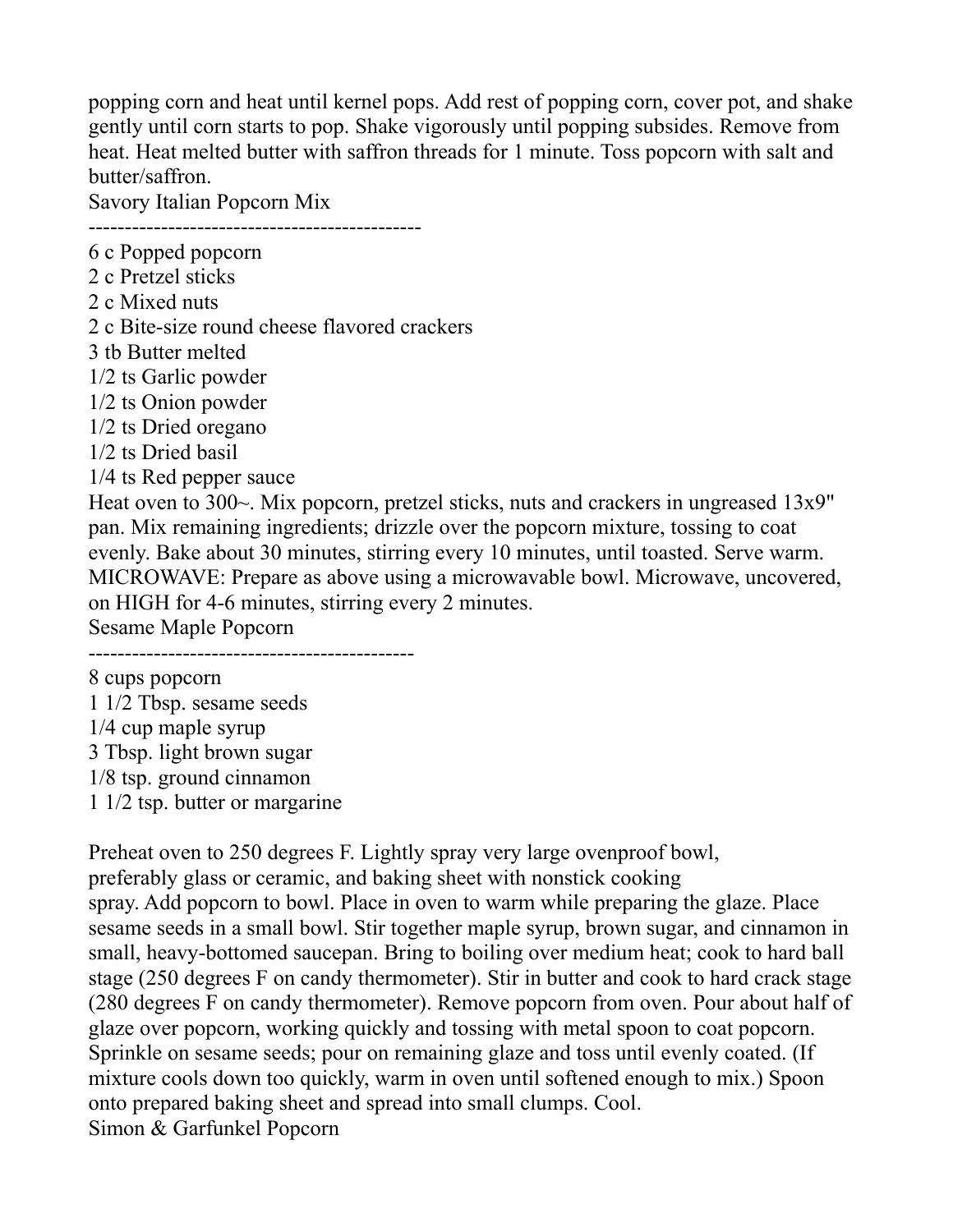----------------------------------------------- 2 tablespoons butter Ľ teaspoons crushed dried parsley flakes Pinch of powdered sage 1/8 teaspoon crushed dried rosemary leaves Ľ teaspoon crushed dried thyme leaves Ľ teaspoon lemon juice 2 qts. Popped popcorn Salt to taste Melt butter over low heat. Stir herbs and lemon juices into the melting butter. Drizzle over popcorn. Add salt to taste. Makes 2 quarts. Southern BBQ Popcorn Mix ---------------------------------------------- 12 c Popped corn 3 c Bite size shredded wheat squares 3 tb Butter 1 ts Chili powder

1 ts Paprika

1 ts Lemon pepper

1/2 ts Garlic powder

1/4 ts Dry mustard

1/4 ts Dried oregano

Combine popcorn and shredded wheat squares. Drizzle with melted butter; toss lightly to coat evenly. In a small bowl, combine remaining ingredients. Sprinkle evenly over popcorn mixture. Stir well. Serve at once.

Sugar & Spice Popcorn

-----------------------------------

1 cup firmly packed light brown sugar

Ľ teaspoon ground cloves

Ľ cup butter or margarine

Ľ teaspoon ground nutmeg

Ľ cup heavy cream

dash mace

1 teaspoon ground cinnamon

12 cups popped corn

In a heavy saucepan, combine all ingredients except popcorn. Cook over medium heat, stirring constantly, until sugar is dissolved. Pour over popcorn, tossing to coat evenly. Spread out evenly on a lightly-buttered baking sheet. Cool. Break into small pieces. Makes about 12 cups.

"A container measuring 40 feet long, 28 feet wide and 6 ft. 8 in. high was filled with 7,466 cubic feet of popped corn by students from Pittsville Elementary School,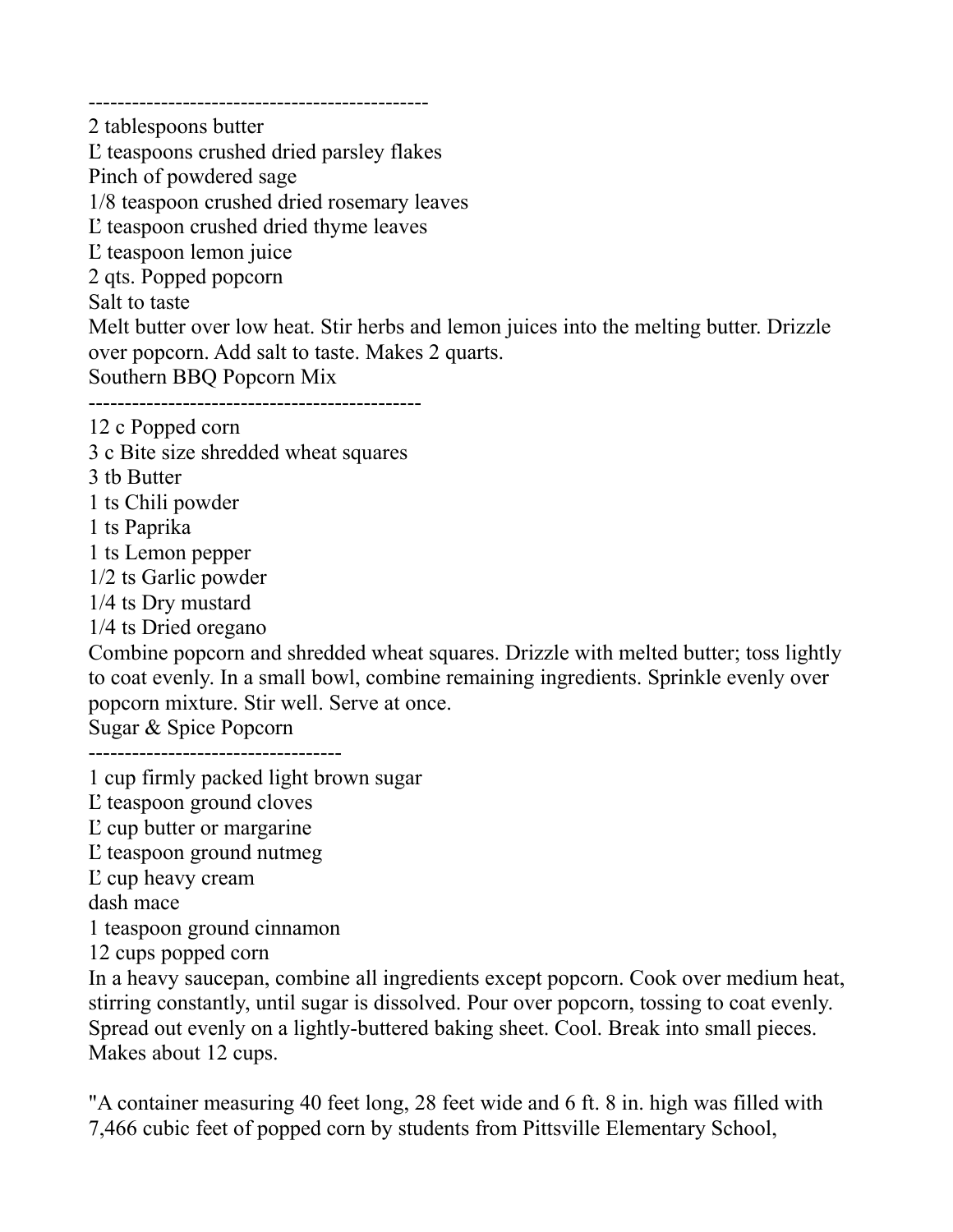Pittsiville, WI, with help from local residents, March 22-26, 1996.

Sugared Popcorn Balls

-------------------------------------- 2 qt Popcorn 2 tb Butter 2 c Sugar 1/2 c Water Put butter in saucepan, when malterd add sugar and water. Bring to boiling point, let boil 16 minutes. Pour over corn and stir until every kernel is well coated with sugar. Shape into balls, wrapped in waxed paper. Sun Dried Tomato Basil Popcorn ---------------------------------------------------- 3/4 c Popping corn 2 tb Corn oil 2 Garlic cloves, split 2 tb Olive oil Dash Salt 12 Finely chopped basil leaves 1/4 c Grated aged provolone 6 Finely chopped oil-cured sun dried tomatoes 1 tb Oil from the tomatoes Heat oil on high heat until the oil smokes. Add 1 corn and heat until kernel pops. Add cloves of garlic and the rest of the popping corn, cover gently until corn starts to pop. Shake until popping subsides. Remove from garlic. Toss popcorn with provolone, salt, chopped basil, and sun dried tomatoes. Toast in 250 degree oven for at least 3/4 hour. Enjoy! SuperBowl Popcorn -------------------------------------- 4 qt Popped corn 12 oz Peanuts 2 c Shredded cheddar cheese 1/4 c Melted butter 2 ts Lemon pepper 2 ts Cumin 1/4 ts Cayenne pepper 2 ts Chili powder 1 ts Paprika Combine popcorn, peanuts, and cheese in a large bowl. Set aside. Add spices to melted butter one at a time, stirring constantly. Pour over popcorn and toss to coat. Sweet Cinnamon Popcorn Mix --------------------------------------------------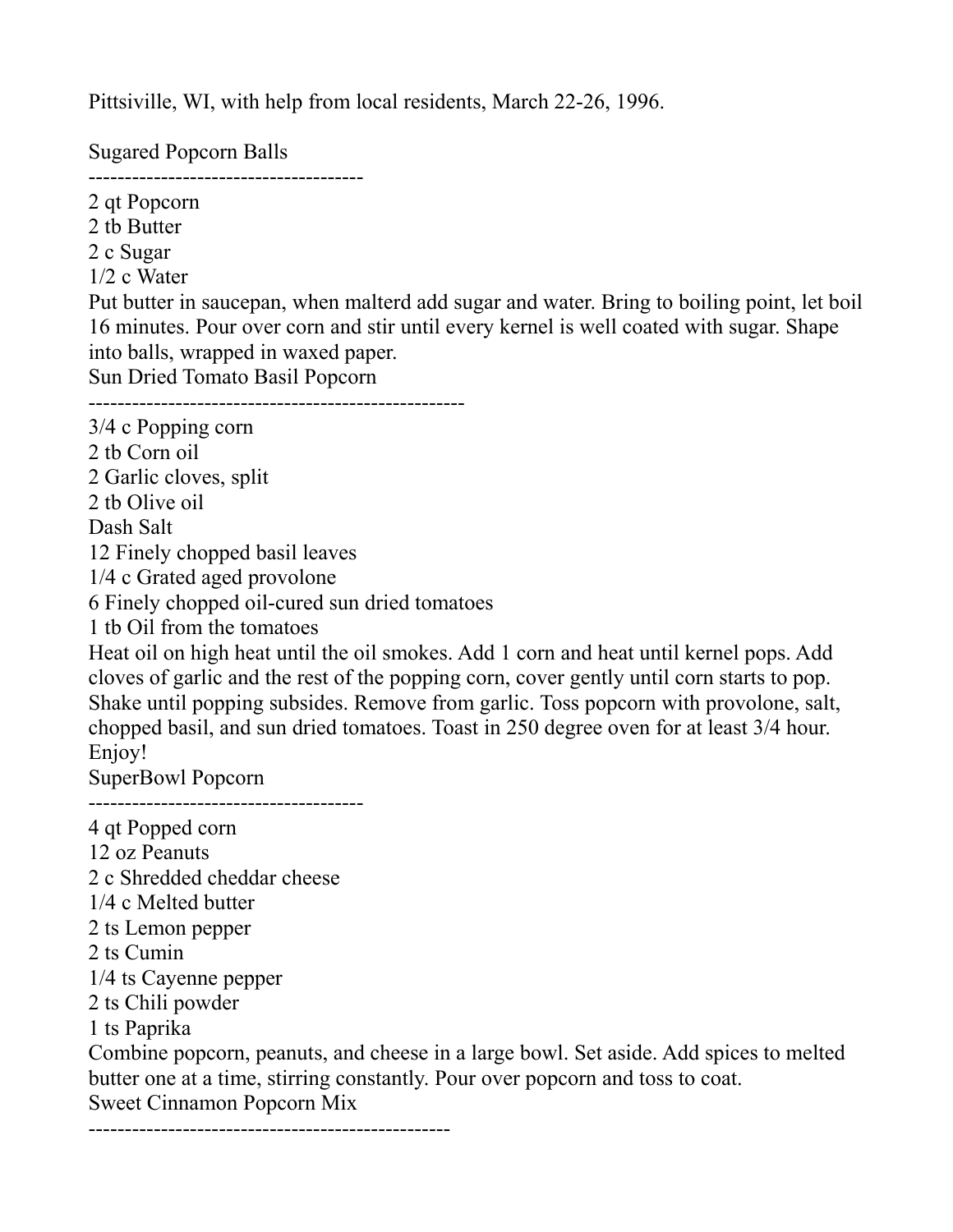6 c Popped popcorn 2 c Cocoa puffs cereal 2 tb Butter -- melted 1 tb Sugar 1/4 ts Cinnamon Mix popcorn and cereal in a large bowl. Drizzle with margarine; toss to coat. Mix sugar and cinnamon. Sprinkle on popcorn mixture; toss to coat. Swiss Popcorn --------------------------------- 1/2 pound bacon, chopped 1/2 cup chopped onion 3 quarts popped Pop Corn 1/4 tsp. coarsely ground pepper 1 cup finely shredded Swiss cheese Here's how: Preheat oven to 300°F. Cook bacon and onion in skillet until bacon is crisp. Drain off all but 1 tablespoon fat. Add to popped pop corn with pepper and Swiss cheese. Spread pop corn on foil-lined shallow baking sheet. Heat for 5 to 7 minutes or until cheese is melted. Serve immediately. Thai Popcorn ------------------------------ 1/4 c Butter; or margarine 1 tb Soy sauce 1/8 ts Dried red pepper flakes 1/2 c Chunky style peanut butter 1/8 ts Garlic powder 12 c Popped corn In a heavy saucepan, melt butter over med. heat. Add remaining ingredients except popcorn. Cook, stirring constantly, until smooth. Pour over popcorn, tossing to coat evenly. Serve at once. Toffee Popcorn & Peanuts ------------------------------------------- 10 c Popcorn 1 1/2 c Peanuts; roasted or mix nuts 1 1/3 c Sugar 1/3 c Brown sugar; light, packed 14 tb Butter; cut in pieces 1/3 c Water 1/8 ts Salt Put popcorn and nuts in 6 qt bowl and stir. Oil blade of a metal pancake spatula and bowl of a wooden spoon. Combining the sugars, butter, water, and salt in 2 qt.

microwave-safe glass measuring cutp. Cover with wax paper and micro on high 2 to 4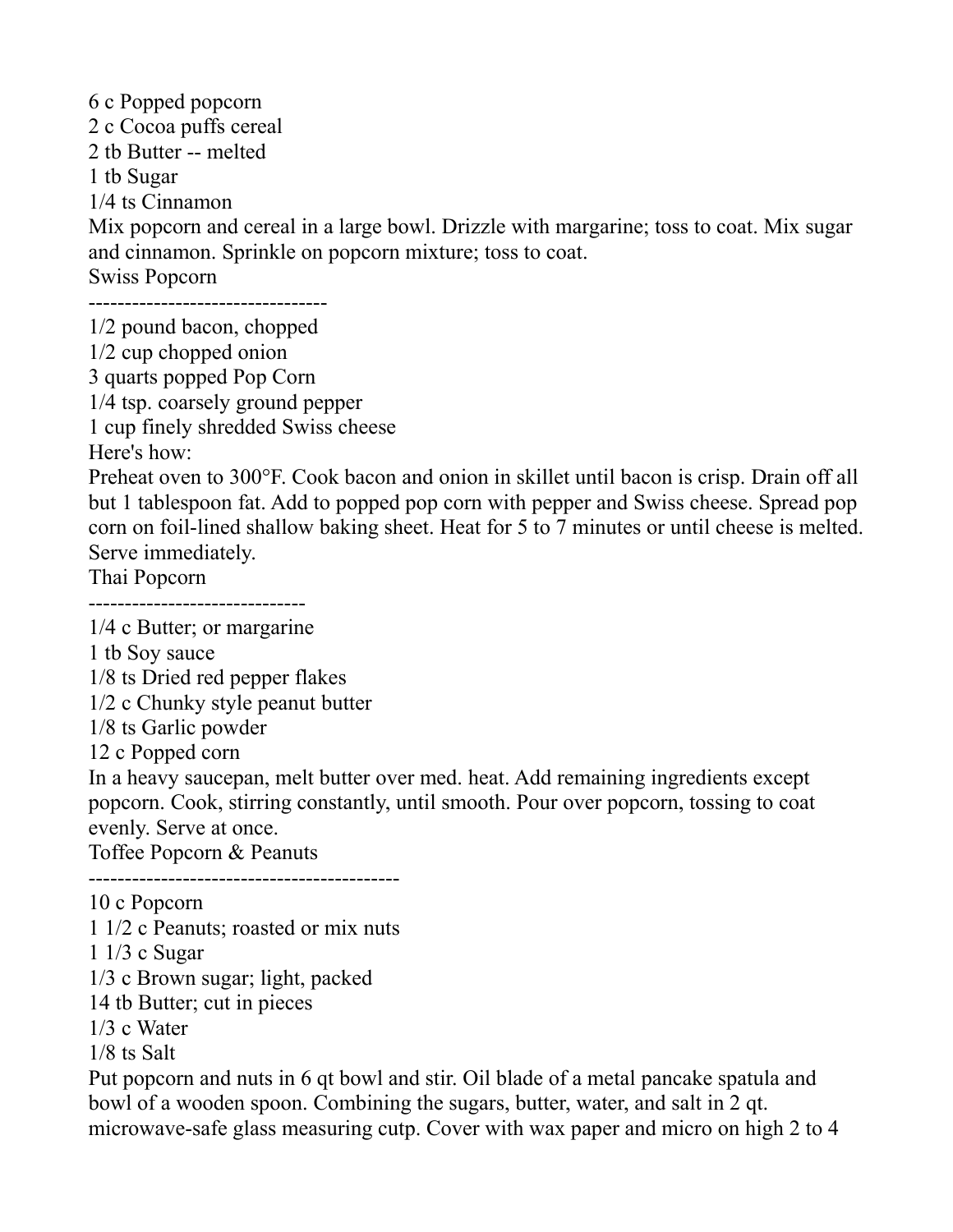minuts, until steqaming hot and butter has melted. Stir with an unoild wood spoon until the sugar crystals are almost completely dissolved Cover again and micro on High 2 to 4 minutes, until mix comes to a rapid boil. Remove the wax paper and attach a microwave-safe candy thermometer to the side of the casserole, making sure the bulb is submerged in the toffee mix. Micro, uncovered on High 8 to 10 minutes, until 311F, very hard-crack stage. Immediately pour the hot toffee mix over the popcorn and nuts. Stir with oiled wood sppon until evenly coated. Scrap the toffee coated popcorn onto a marble slab or two large baking sheets. Using the spatula, flatten into a single layer. Cool for 10 to 15 minusutes, or until firm. Using your fingers, break the candied popcorn into bit-size pieces. Store in an airtight container at room temperature. Triple Herb Popcorn

---------------------------------

6 qt (24 cups) popped popcorn (about 1 cup kernels) Salt to taste 1/2 c Butter 1 t Dried basil 1 t Dried chervil 1/2 ts Dried thyme 1 cn (12 ounces) mixed nuts Place popcorn in a large container or oven roasting pan. Salt to taste and set aside. Melt

--------------------------------

butter in a small saucepan. Remove from heat; stir in basil, | chervil and thyme. Drizzle butter mixture over popcorn and toss lightly to coat evenly. Stir in the nuts. One kernel of popcorn lore comes out of the Midwest. One summer it got so hot that the popcorn still in the fields began to pop. The sky filled with popcorn. It was so like a blizzard that citizens put on mittens and scarves and got out their snow shovels.

## TropiPopCorn

1/4 cup Butter 1/4 cup Dark corn syrup 1/4 cup Cream of coconut 1 cup Brown sugar 1/2 cup Popcorn -- popped 1 cup Coconut -- toasted 1/2 cup Dates -- chopped 1/2 cup Dried pineapple pieces 1/2 cup Dried banana pieces In a heavy saucepan, put the butter, corn syrup, cream of coconut and brown sugar. Boil over moderate heat for 2 minutes. Pour over the popcorn, coconut, dates, dried pineapples and dried banana chips. Stir to mix. Bake at 300~ for 30 minutes. Vanilla Popcorn

--------------------------------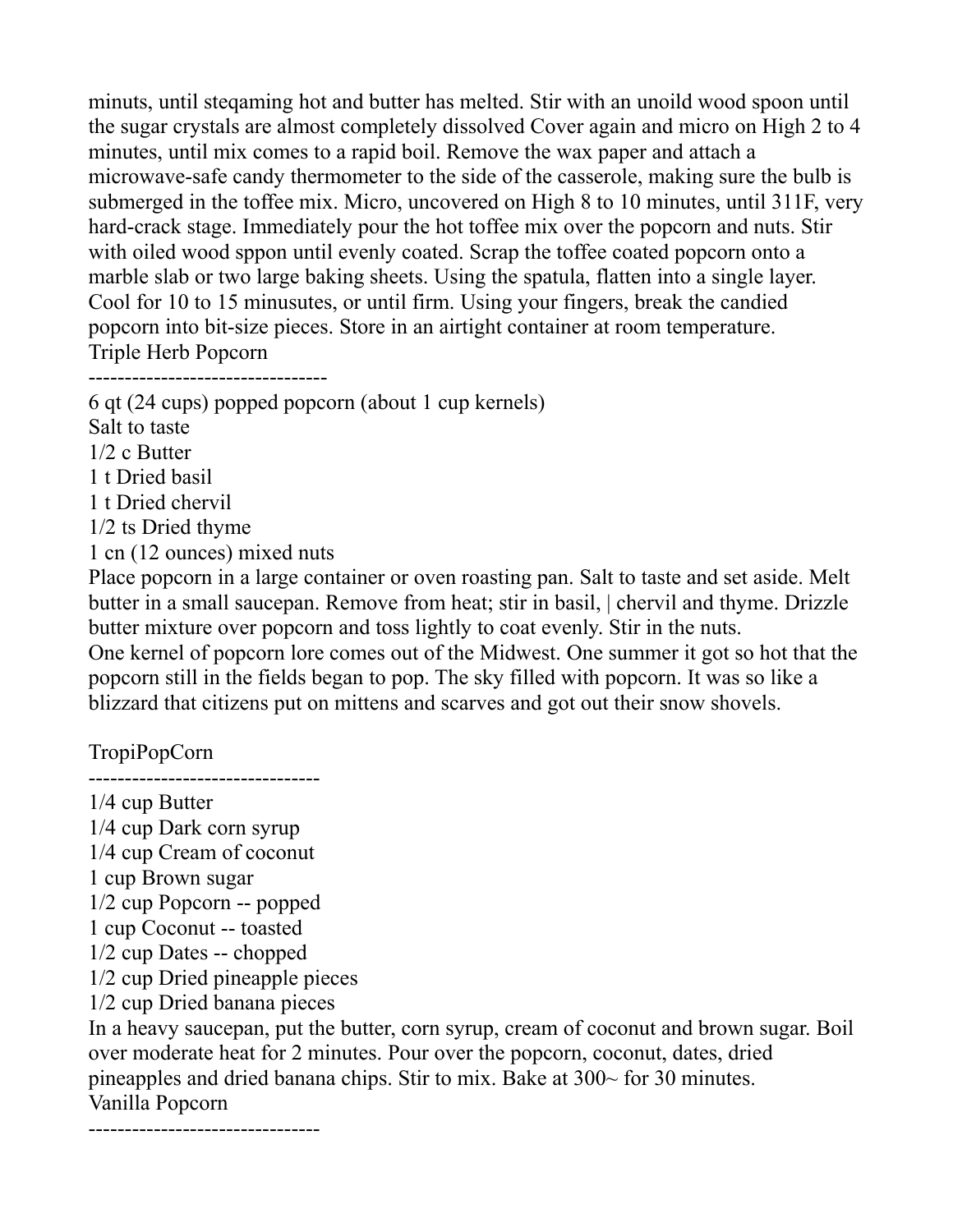1/4 c Corn oil 1 Split vanilla bean 3/4 c Popping corn 1 tb Superfine sugar Salt

2 tb Melted butter

In a large heavy pot, heat corn oil over high heat until the oil smokes. Add 1 kernel popping corn and heat until kernel pops. Add vanilla bean and rest of popping corn, cover pot, and shake gently until corn starts to pop. Shake vigorously until popping subsides. Remove from heat. Remove vanilla bean and toss popcorn with sugar, salt, and melted butter. Scrape seeds from vanilla bean and add to popcorn. Vermont Maple Popcorn Balls

-----------------------------------------------

1 cup Maple syrup

2 tablespoons Butter

1 teaspoon Vanilla

1/2 cup Popcorn -- popped \*

In a heavy saucepan put the maple syrup and butter. Cook to  $260\sim$  on a candy thermometer. Remove from heat and add the vanilla. Stir well and pour over the popped corn. Shape into balls. Both pecans and walnuts are good with maple, it's hard to say which is better.

Wonder Popcorn Bread

------------------------------------ 1 1/2 c Water

2 1/2 tb Butter

1 tb Sugar

1 t Salt

2 tb Vital gluten

1 c Milled popped popcorn

3 c Bread flour

2 ts Yeast

Pop popcorn. 1/2 cup popcorn yields 8 cups. Mill the popped popcorn. 8 cups of popped popcorn will yield 4 cups of fluffy popcorn flour. Put ingredients in breadpan in order given. Set for rapid bake. The resulting loaf is high and light--the texture almost of "Wonder Bread" but much more flavorful. I milled the popcorn in my electic Miracle Mill but the hand mills should work fine,too. Popcorn must be compressed a bit as it's entering the mill and a wooden lemon reamer works well as a "stuffer". Do NOT attempt to mill unpopped popcorn in your electric mill. I can only break those hard kernels with my Back to Basics hand mill. The extra popcorn flour can be frozen in a ziploc and stored for future loaves. The fragrance is wonderful!

Yogurt Glazed Popcorn

--------------------------------------